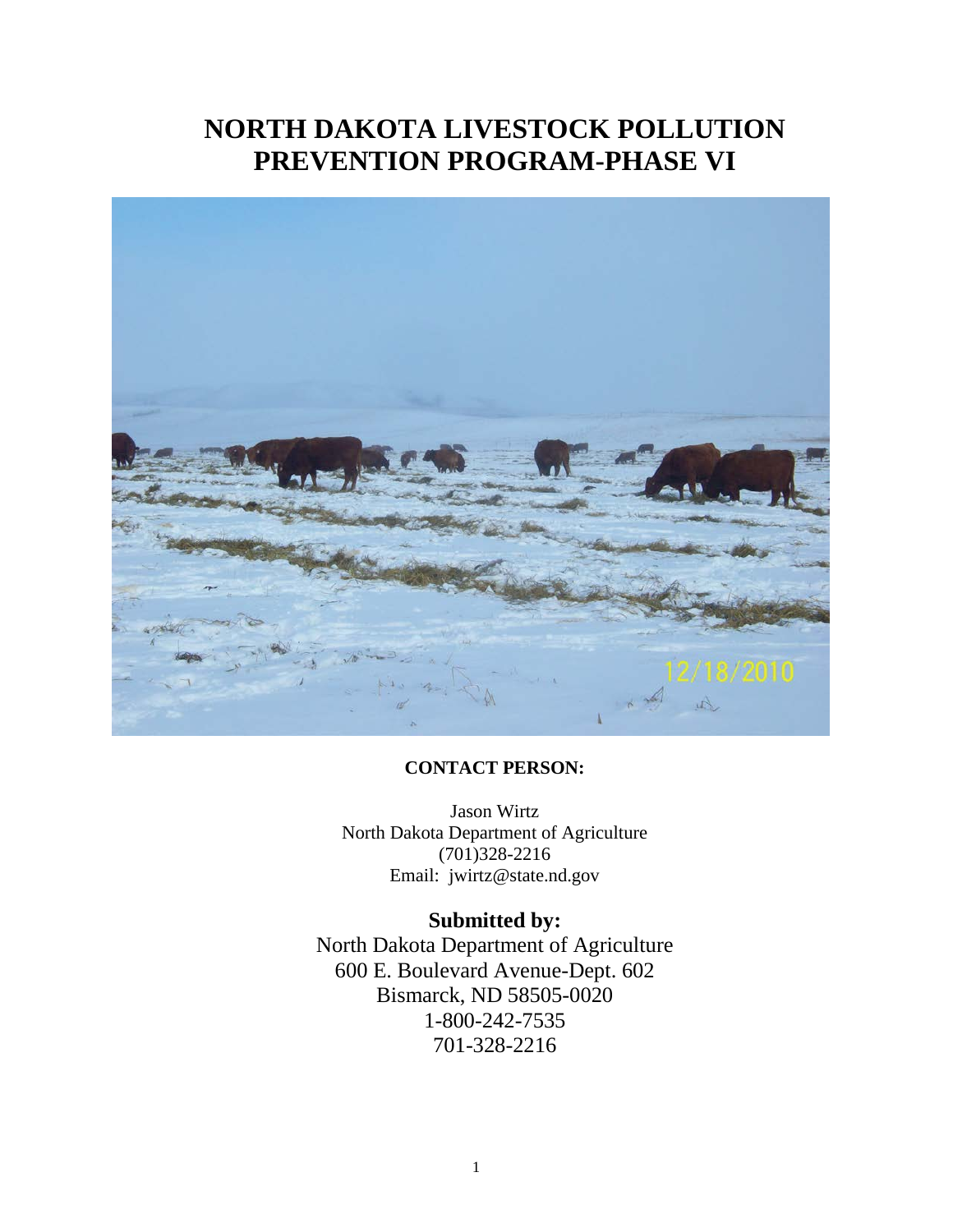## **NORTH DAKOTA LIVESTOCK POLLUTION PREVENTION PROGRAM-PHASE VI**

#### **TABLE OF CONTENTS**

| <b>Part 1.0</b> | PROGRAM SUMMARY SHEET AND COVER PAGE                            | Page         |
|-----------------|-----------------------------------------------------------------|--------------|
|                 |                                                                 | $\mathbf{1}$ |
|                 |                                                                 | 3            |
| <b>Part 2.0</b> |                                                                 | 5            |
| <b>Part 3.0</b> |                                                                 | 6            |
|                 |                                                                 | 8            |
|                 |                                                                 | 9            |
|                 |                                                                 |              |
|                 |                                                                 |              |
|                 |                                                                 | 11           |
|                 |                                                                 | 11           |
| <b>Part 4.0</b> | <b>COORDINATION PLAN</b>                                        |              |
|                 |                                                                 | 11           |
|                 |                                                                 | 11           |
|                 |                                                                 | 12           |
| <b>Part 5.0</b> | <b>EVALUATION &amp; MONITORING PLAN</b>                         | 13           |
|                 | Animal Feedlot Runoff Risk Index Worksheet (AFRRIW)Attachment 5 |              |
| <b>Part 6.0</b> |                                                                 |              |

## APPENDIX A

| <b>AFOS-Animal Feeding Operation</b>                |
|-----------------------------------------------------|
| <b>AU-Animal Unit</b>                               |
| <b>BMP-Best Management Practice</b>                 |
| <b>CAFOS-Confined Animal Feeding Operation</b>      |
| DP3-Dairy Pollution Prevention Program              |
| <b>EPA-Environmental Protection Agency</b>          |
| <b>EQIP-Environmental Quality Incentive Program</b> |
| HUC-Hydrologic Unit Code                            |
| LP3-Livestock Pollution Prevention Program          |
| NDDA-North Dakota Department of Agriculture         |
| NDDH-North Dakota Department of Health              |
| <b>NPS-Non-Point Source</b>                         |
| <b>NRCS-Natural Resource Conservation Service</b>   |
| RC&D-Resource Conservation and Development          |
| <b>SCD-Soil Conservation District</b>               |
| <b>WRB-Water Resource Board</b>                     |
|                                                     |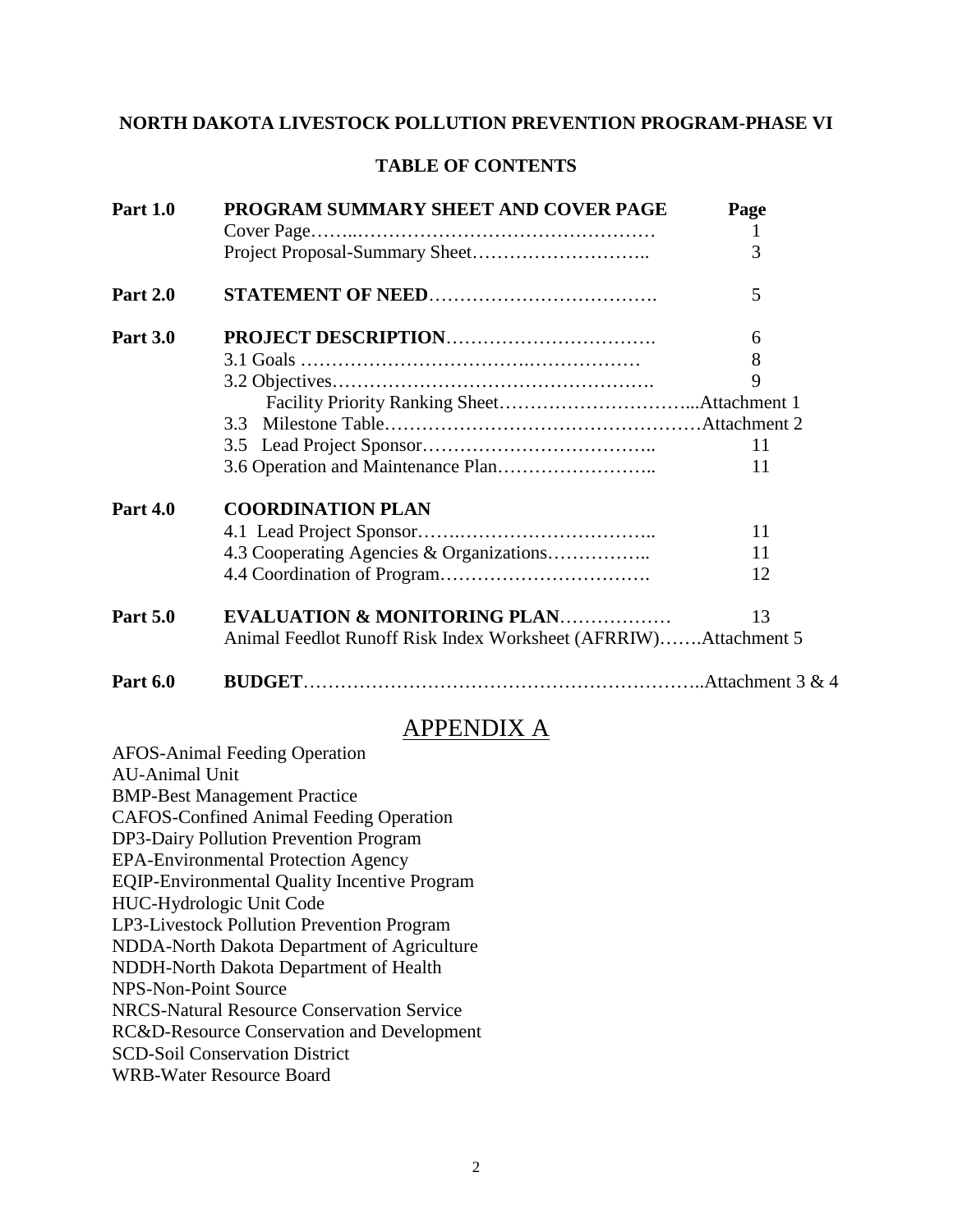#### **PROJECT PROPOSAL SUMMARY PAGE PART 1.0**

PROJECT TITLE NAME: North Dakota Livestock Pollution Prevention Program-Phase VI (LP3)

#### NAME AND ADDRESS OF LEAD PROJECT SPONSOR/SUBGRANTEE:

North Dakota Department of Agriculture 600 East Boulevard, Dept 602 Bismarck, ND 58505-0020

CONTACT PERSON:

Jason Wirtz Livestock Pollution Prevention Program Coordinator Phone: (701) 328-2216

PROJECT TYPES: Waste management/watershed

WATERBODY TYPES: Lakes, Rivers, Streams, Groundwater, Wetlands

NPS CATEGORY: **Agriculture** 

TMDL STATUS: Statewide Project will focus on water-bodies on the 303(d) list

PROJECT AREA: Statewide

#### SUMMARIZATION OF MAJOR GOALS:

This funding request is a continuation of the Livestock Pollution Prevention Program. The LP3 Program is a voluntary pollution prevention program designed to identify, reduce or eliminate any release of livestock waste into surface or ground water. Surface waters are potentially protected "three times over": 1) directly, where surface water exists within the boundaries of a farm; 2) indirectly, where wastes would run off the farm property to reach surface water; and 3) indirectly, where ground waters are hydraulically connected to surface waters, whether on or off the farm property. There are five major river basins in the state of North Dakota which are Upper Missouri River (Lake Sakakawea), Lower Missouri River (Lake Oahe), Souris River, James River, and Red River. The primary efforts of the Livestock Pollution Prevention Program Phase VI will be to focus efforts such as technical and financial assistance in the Lower Missouri River Basin. The specific watersheds to be targeted in this basin include the Heart River, Knife River, Beaver Creek, and Cannonball River.

The primary goal of the North Dakota Department of Agriculture's Livestock Pollution Prevention Program (LP3) is to bring awareness of regulatory requirements to the state's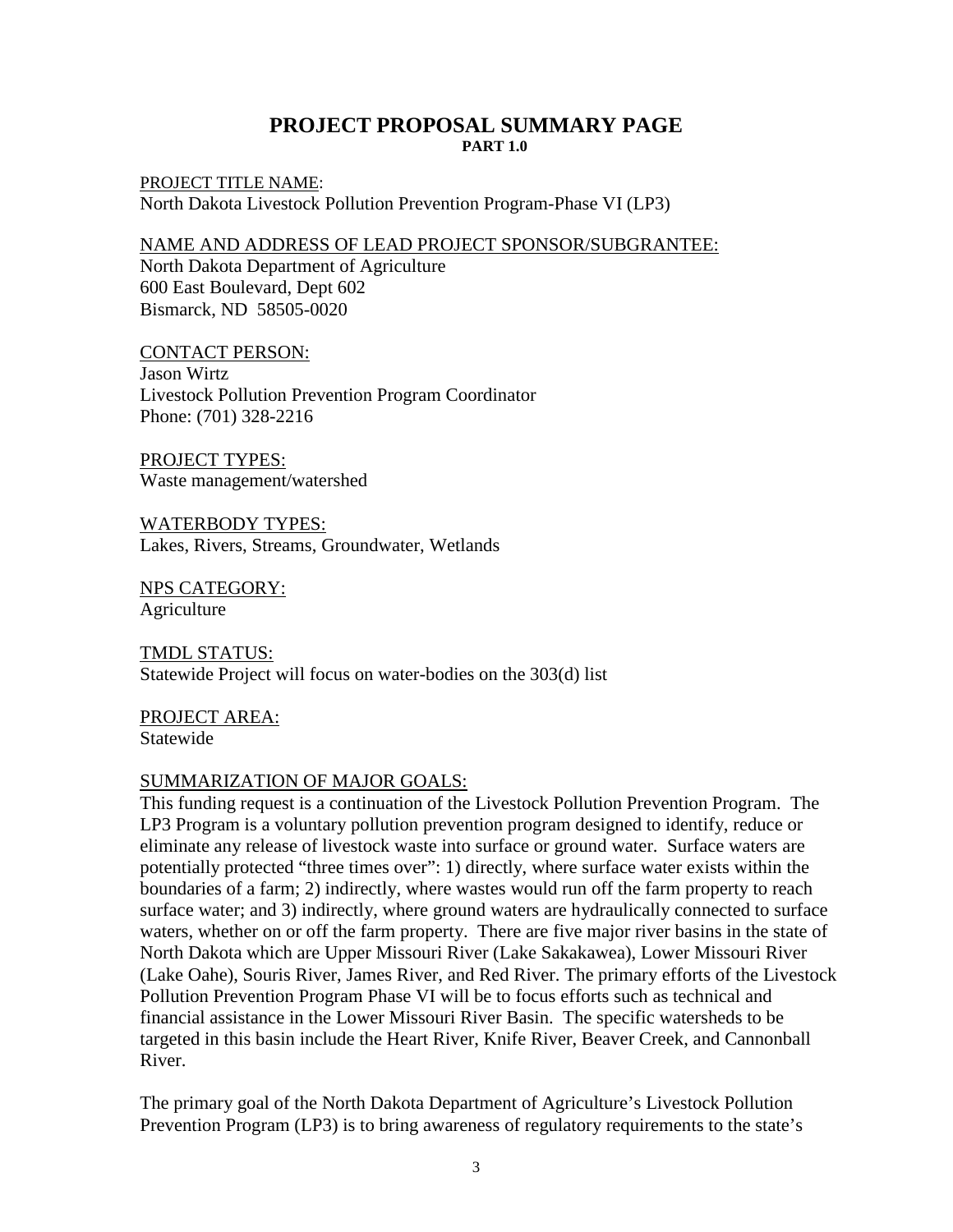livestock producers and to help coordinate the installation of Best Management Practices (BMPs) at facilities discharging livestock waste into the waters of the state. The long-term goal of the project is to prevent/eliminate water quality impairments associated with the majority of the medium and small AFO's in the state.

#### **PROJECT SUMMARY**:

The Livestock Pollution Prevention Program plan is to continue to:

- Provide financial and technical assistance to install Best Management Practices on those livestock operations impacting the water quality of our state
- Meet and educate livestock producers regarding livestock waste pollution and formulate solutions
- Work with smaller producers to create alternative methods and solutions to decrease livestock pollution through the installation of partial containment systems and adopting more advanced feeding management techniques
- Focus efforts in watersheds that have impaired waters

#### **Budget Summary:**

| FY 2016 Section 319 Funds Requested | 350.000 |
|-------------------------------------|---------|
| Match                               | 233,333 |
| <b>Total Project Cost</b>           | 583,333 |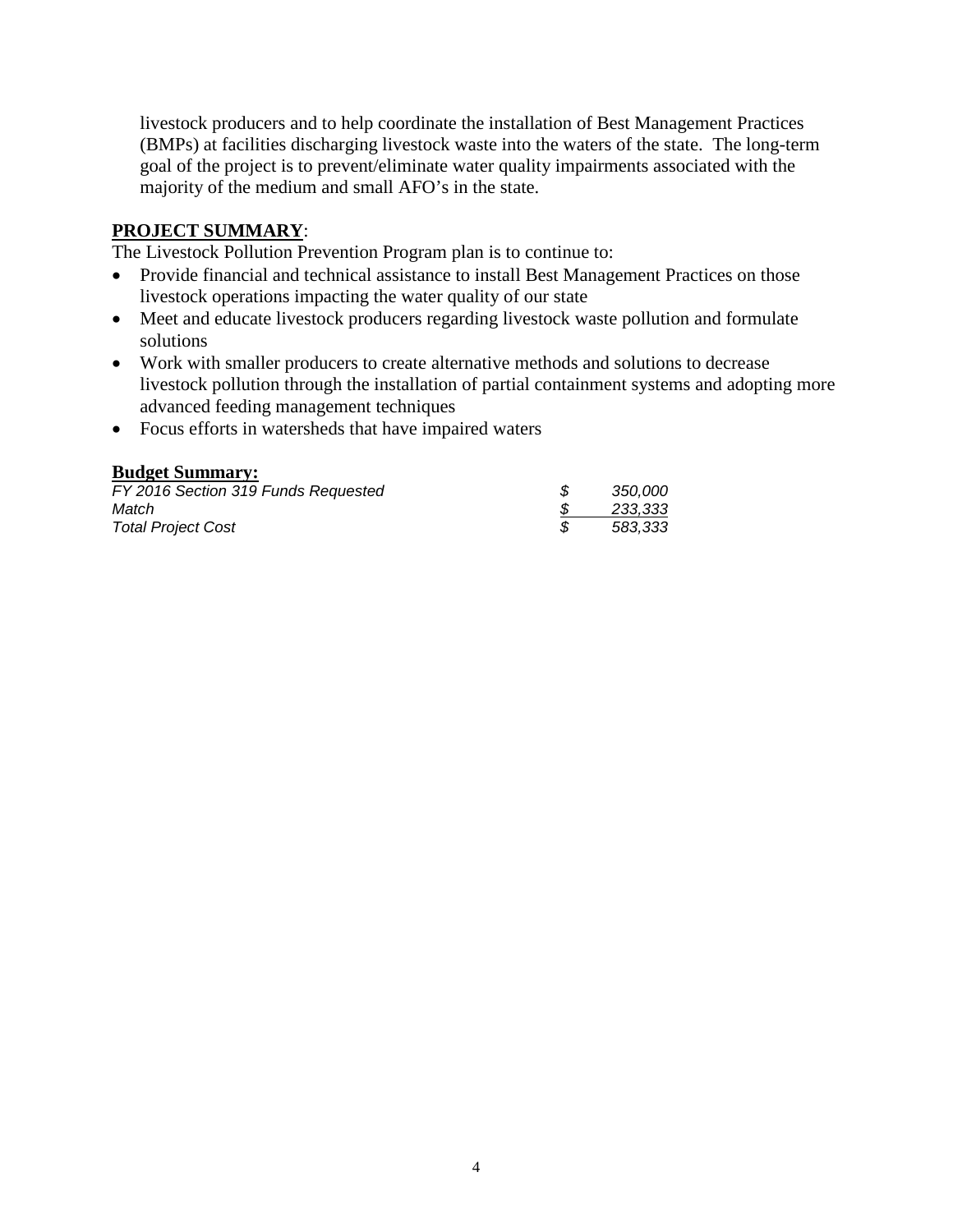## NORTH DAKOTA LIVESTOCK POLLUTION PREVENTION PROGRAM-PHASE VI PROJECT IMPLEMENTATION PLAN **(LP3)**

#### **1.5 CONTINUATION PROJECT:**

This PIP represents the continued efforts of the Livestock Pollution Prevention Program-Phase VI (LP3) and the expansion of those efforts to address manure management issues for all types of livestock feeding operations statewide. See Summary of Past Accomplishments in the Project Description on pages 7 and 8.

#### **2.0 STATEMENT OF NEED**

A significant emphasis has been placed on livestock confinement waste management and enforcement of the Clean Water Act throughout North Dakota and the United States during the past several years. The Clean Water Act includes prohibition of discharges of pollutants to waters of the United States. Manure from animal feeding operations (AFO's) has been identified as a major contributor to the impairment of water quality in many of the watersheds of North Dakota, according to the North Dakota Department of Health's 2016 Integrated Water Quality Assessment Report. The improper management of a livestock operation can cause many long term impacts to the beneficial uses of the state's waters. The primary uses that are most impacted are drinking water and recreation. Recreation use was assessed on 7,920 miles of rivers and streams in the state. Recreation use was fully supporting, fully supporting but threatened and not supporting on 1,449 miles, 3,318 miles and 3,153 miles, respectively. Pathogens (as reflected by E. coli bacteria) are the primary cause of recreation use impairment in North Dakota. Other factors affecting the use of the state's rivers and streams for recreation would be eutrophication from excessive nutrient loading, resulting in nuisance algae and plant growth. The primary sources of E. coli bacteria contamination are animal feeding operations and riparian area grazing.

Major sources of nutrient loading to the state's lakes and reservoirs are erosion and runoff from cropland; runoff from animal feeding operations (e.g., concentrated livestock feeding and wintering operations); and hydrologic modifications. Hydrologic modifications, such as wetland drainage, channelization and ditching, increase the runoff and delivery rates to lakes and reservoirs, in effect increasing the size of a lake's watershed.

Recreation use (e.g., swimming, waterskiing, boating, sailing, sunbathing) was assessed for 168 lakes and reservoirs in the state totaling 602,295 acres. Of this total, eight(8) lakes, representing 6,308 acres, were assessed as not supporting use for recreation. The primary cause of use impairment is excessive nutrient loading, which results in nuisance algal blooms and noxious aquatic plant growth. One-hundred-twenty-two (122) lakes and reservoirs totaling 567,644 acres were assessed as fully supporting recreation use. Of these, 38 lakes and reservoirs totaling 26,439 acres, were assessed as threatened.

The Livestock Pollution Prevention Program is critical to the water quality of North Dakota. The program provides onsite education to livestock producers regarding the importance of preventing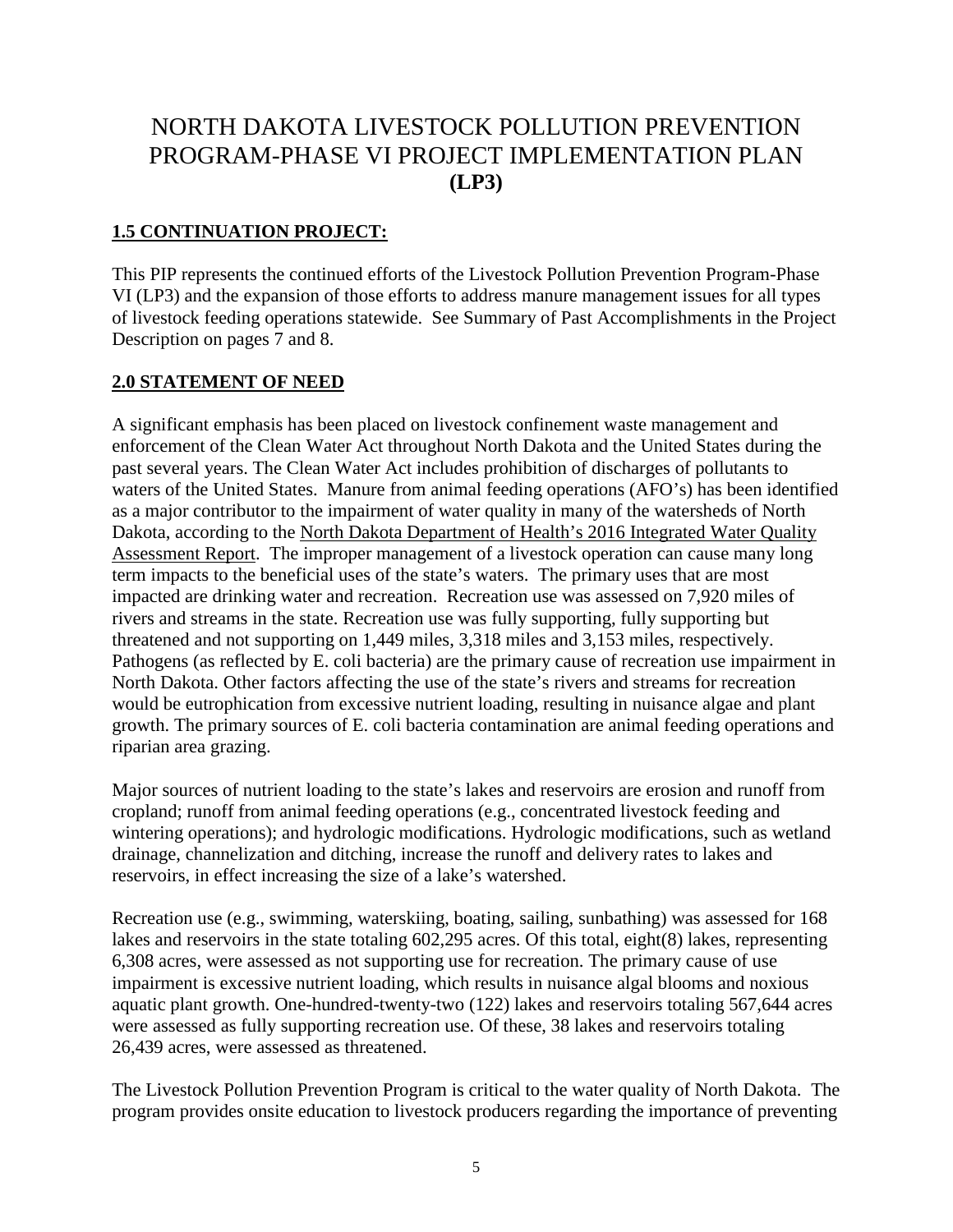livestock waste from entering the waters of our state. The program also assists producers with technical information in regards to bringing their operations into compliance with environmental regulations and installing containment systems on those operations discharging pollutants. **There are five major river basins in the state of North Dakota which are Upper Missouri River (Lake Sakakawea), Lower Missouri River (Lake Oahe), Souris River, James River, and Red River. The primary efforts of the Livestock Pollution Prevention Program Phase V will be to focus efforts such as technical and financial assistance in the Lower Missouri River Basin (reference Attachment 6). The specific watersheds to be targeted in these basins include impaired reaches of the Heart River, Knife River, Beaver Creek, and Cannonball River.**

There are over ten thousand beef operations in North Dakota with approximately seventy-five hundred operations with less than two hundred head of cows and approximately twenty-five hundred operations with more than two hundred cows. It would be impossible to report the numbers of operations that are with <sup>1</sup>/4 mile of waters of the state without conducting aerial or county by county surveys on location of operations. From field observations by the LP3 Coordinator in the past seventeen years there are many operations that are in need of assistance and producer participation is rising.

The NDDH is responsible for implementing North Dakota's Rules and Regulations for the Control of Pollution from Certain Livestock Enterprises (see North Dakota Administrative Code (NDAC) Chapter 33-16-03). The rules and regulations require concentrated feeding operations, or any livestock operation that is impacting a water of the state, to be reviewed and approved by the NDDH. EPA has granted this responsibility to the NDDH. Those operations between 300- 999 AU and within1/4 mile of surface waters of the state must submit an application for a NDDH state permit. At this time, the installation of full containment systems on operations between 300-999 AU is a major priority of the Livestock Pollution Prevention Program. As well as the small AFO's which are operations with less than 300 AU to be targeted for assistance installing partial systems such as clean water diversions, and relocating feeding areas. The partial system application must include a winter feeding plan, nutrient management plan and compliance/installation schedule.

Information and Education (I&E) programs are essential to convince livestock producers to practice proper nutrient application methods and to install containment systems if needed. The North Dakota Department of Agriculture relies on the NDSU Manure Management Specialists to provide those services. The role of the LP3 coordinator is technically assist producers by completing onsite environmental assessments of livestock operations to determine if there is water pollution concern from the livestock production area. If there is a concern the LP3 coordinator will try to convince the producer to install a containment system and aid the producer with cost share assistance from the LP3 program.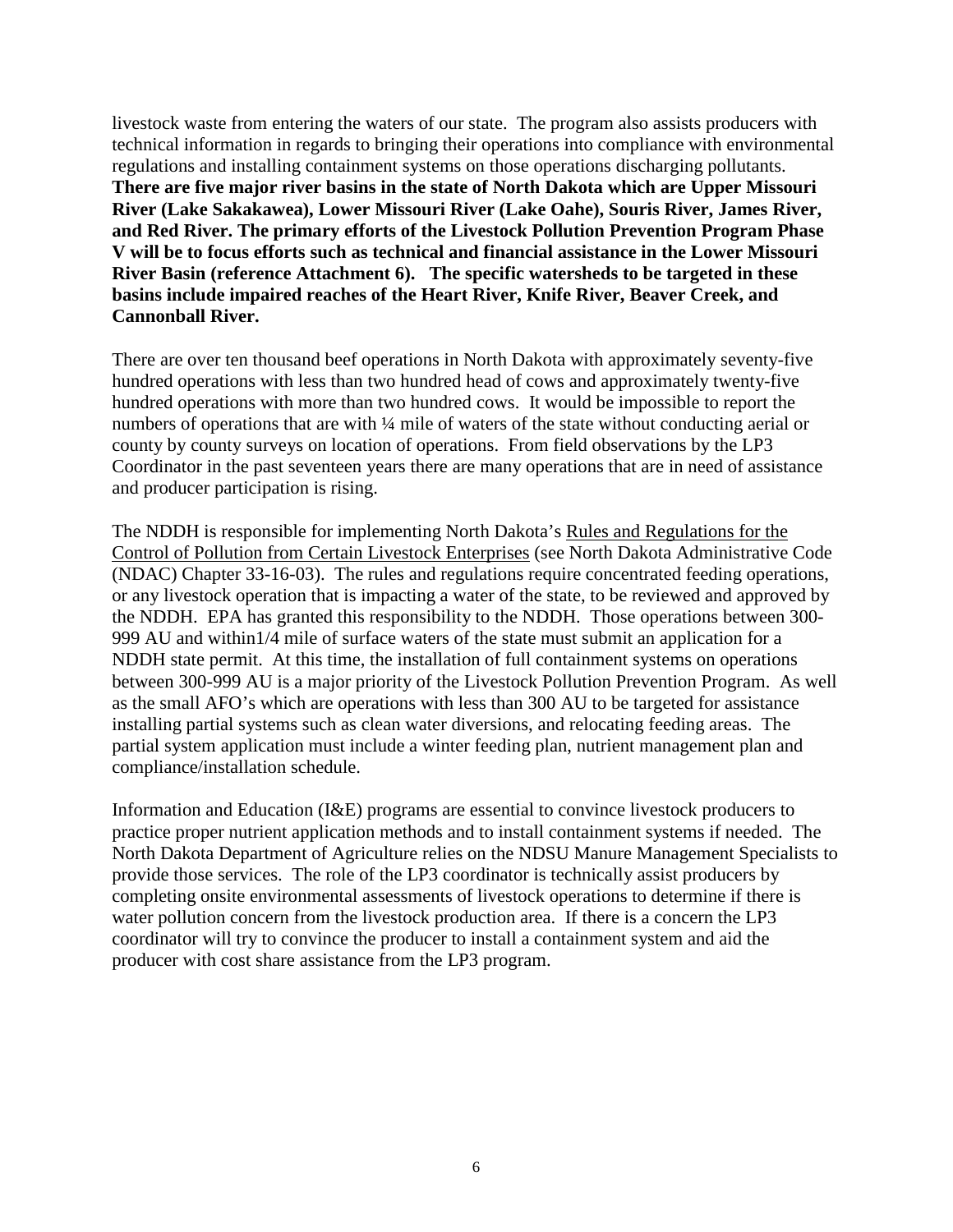#### **3.0 PROJECT DESCRIPTION**

The ultimate purpose of this program is to protect and/or improve the quality of the waters of the state by reducing or preventing the transport of pollutants associated with manure from the state's livestock operations to nearby waterbodies. As a proactive program, these efforts will also be coordinated with the NDDH, to ensure the manure management systems installed under the LP3 Program Phase VI will assist cooperating livestock producers to comply with current state livestock manure management rules. In general, the state's livestock producers are concerned about water quality and recognize that improved manure management on their operations can benefit water quality. However, time and financial resources are the most common limiting factors preventing many producers from completely addressing their manure management concerns. Consequently, there remains a need to deliver a program that will provide the technical and financial assistance needed for design planning and system construction. To address this need, Phase VI of the LP3 Program will deliver the following types of assistance:

#### **Best Management Practices to be installed and the benefits to water quality:**

- Clean water diversions*-preventing clean water from manure contamination*
- Livestock Waste Containment Systems-*prevention of livestock waste from entering surface or groundwater*
- Partial Systems-- *will minimize the accumulation of livestock manure in confined feeding areas, improve manure utilization; and eliminate feeding in or near riparian corridors*

#### **Technical Assistance offered:**

- Professional advice on manure management and containment procedures
- Site evaluation and recommendation of regulatory requirements
- Nutrient management planning

#### **Summary of Past Accomplishments May 2006 to September 2017**

- Forty-one livestock containment systems permitted and cost shared.
- Thirty-three partial systems were cost shared and installed all in the past 5 years.
- There are 597 producers that have received technical assistance on the topic areas of nutrient management planning, project planning, and regulatory compliance through onsite visits with the livestock producer.
- Approximately 200 livestock producers educated about manure management through workshops, informational meetings, conferences, and tours.
- The NDDA nominated Ole and Jessica Johnson for the EPA Region 8 Environmental Stewardship Award which they were awarded in 2006. The LP3 program cost shared their manure containment system in 2006.
- As of September 2017, the LP3 program is responsible for yearly load reductions of 753,377 pounds of nitrogen and 289,156 pounds of phosphorous into waters of the state.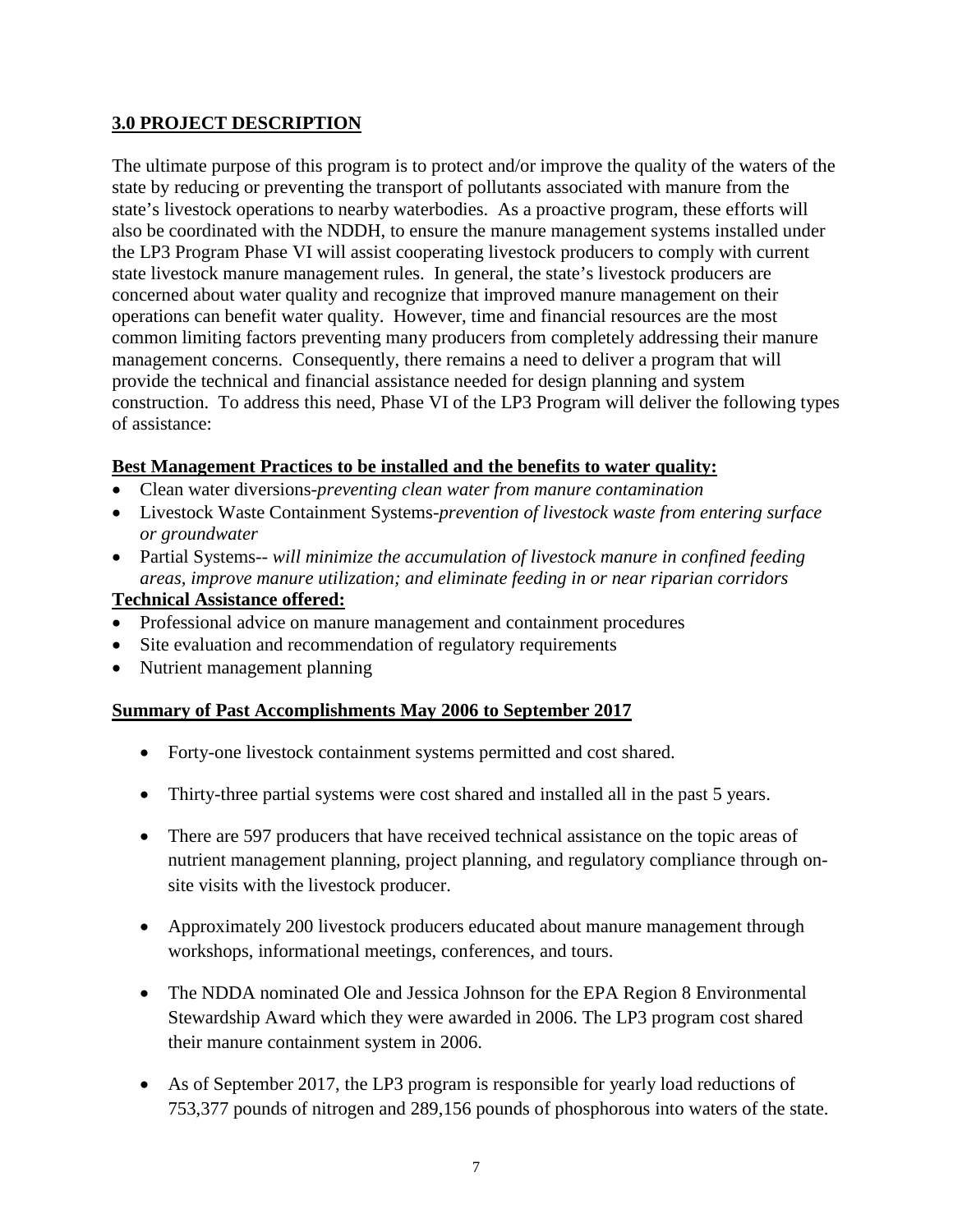These reductions were calculated using the Animal Feedlot Runoff Assessment Worksheet.

- Approximately 45,000 cattle occupy permitted manure management systems that were planned and installed with technical and financial assistance from the LP3 program.
- There were three manure containment systems installed the 2017 construction season.
- There are two partial containment systems installed in the 2017 construction season.
- There are three planned manure containment systems for the 2018 construction season.

The NDDA is proud of the fact that approximately 92% of the 319 funding received in the past 8 years has been spent directly on the implementation of Best Management Practices.

#### **3.1 GOALS, OBJECTIVES & TASKS OF THE ND LP3 PROJECT PHASE V**

#### **Long Term Project Goals**

The LP3 is designed to provide educational, technical, and financial assistance to livestock producers and help them install manure management systems and develop comprehensive nutrient management plans on their specific operations. The successful implementation and maintenance of these practices will prevent or reduce the release of livestock waste into the waters of our state. The final goal is to bring the majority of the small to medium livestock operations in compliance with the assistance of other programs such as the 319 watershed projects, Stockman's Association Environmental Services Program, NDSU Nutrient Management Program, NPS BMP Team, and NRCS.

In general, high priority will be those facilities that are the major contributors of livestock runoff. A ranking process using the NDSU Extension Service AFO Evaluation Worksheet (Attachment 1) will be used to make the determination. Specific criteria used in the worksheet is proximity to a blue line stream, number of animal units, number of days animals are confined to lots or housing, flooding frequency, and groundwater proximity concerns. AFO's with a score above 50 points are considered high priorities.

#### **Goals**

The Livestock Pollution Prevention Program (LP3) Phase VI is a continuation and expansion of the initial phase of the Dairy Pollution Prevention Program (DP3). To separate this project from the previous LP3 and DP3 projects, this stage of the LP3 project will be recognized as the ND Livestock Pollution Prevention Program-Phase VI. A majority of Phase VI efforts will focus on the implementation of BMPs; such as, manure containment systems. The goal for Phase V is to financially assist 10 of the state's livestock producers with the implementation of the BMP's needed to improve manure management, and assist them in meeting current state and federal livestock manure management rules and regulations. In order to install 3 manure management systems, additional funding will be needed to accomplish this goal. In the period following the completion of Phase VI, additional phases will be initiated, if necessary, to accomplish the overall long-term goal of the project.

One of the primary goals for this phase is to decrease E. coli bacteria as well as nitrogen and phosphorous levels in the state's waters. By decreasing this loading, the recreational and aquatic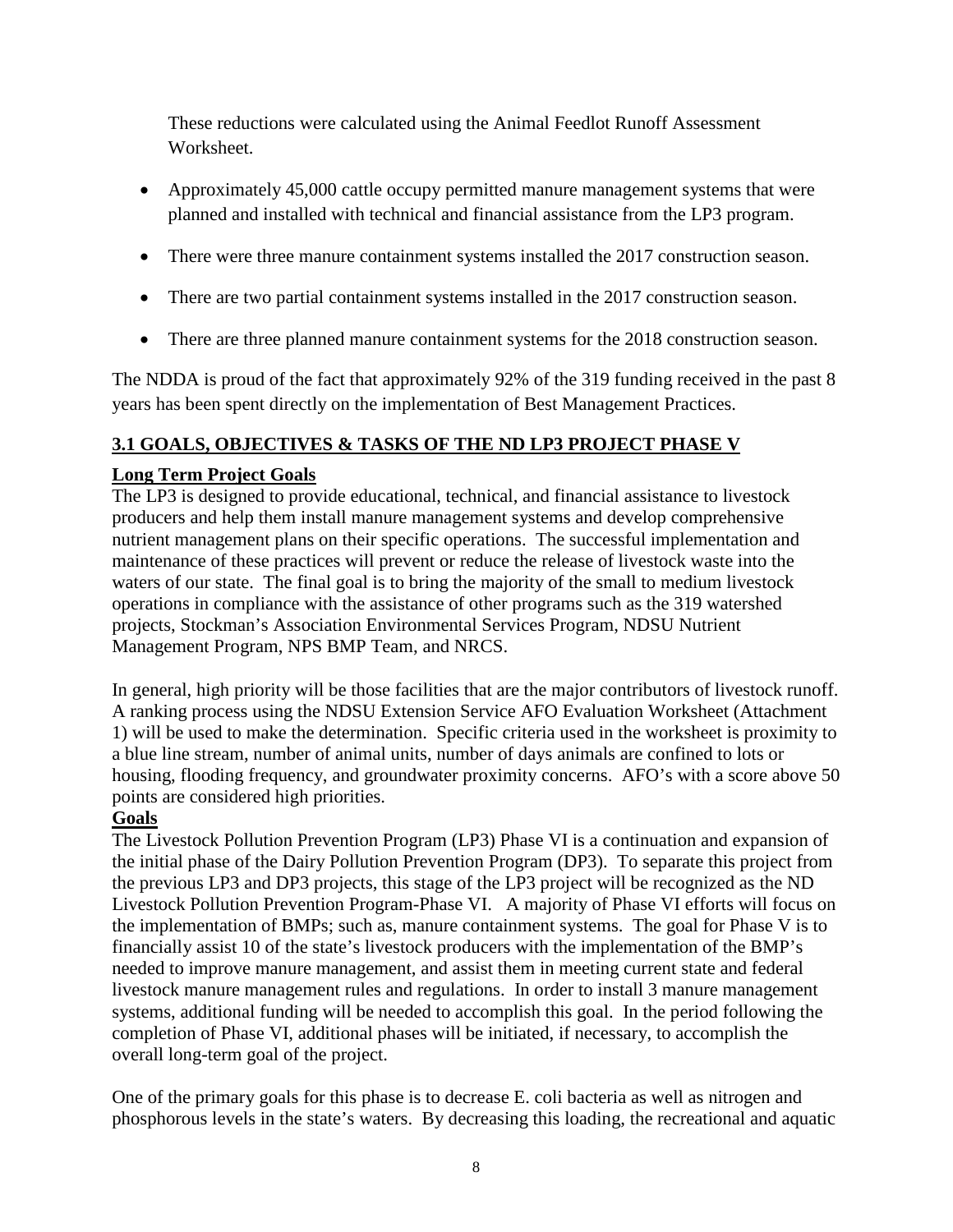uses will be protected and improved. The NDDA plans to decrease yearly nitrogen loading by an estimated 7,000 pounds and 2,500 pounds of yearly phosphorous loading at the end of this grant period. The Animal Feedlot Runoff Risk Index Worksheet (AFRRIW) will be used to estimate annual nutrient loading reductions for manure management systems planned and installed by the LP3 program.

#### **3.2 OBJECTIVES: NORTH DAKOTA DEPARTMENT OF AGRICULTURE'S LIVESTOCK POLLUTION PREVENTION PROGRAM-PHASE VI**

- **Objective 1:** Continue educating the state's livestock producers on issues including regulatory requirements, nutrient management, and manure containment by focusing efforts within impaired watersheds included on the 303(d) list with emphasis on the Lower Missouri River Basin. Provide technical assistance to all ND livestock producers that are interested in improving their operation to prevent livestock manure from polluting the state's waters. Deliver the necessary financial or technical assistance to 3 systems with greater than 50 priority points based upon the worksheet (Attachment 1) and/or within a ½ mile of a water-body to reduce and/or prevent the off-site transport of pollutants associated with livestock manure and assist the cooperating producers in meeting current state rules and regulations. Continue to provide technical assistance to all the livestock producers that request assistance.
	- **Task 1:** Continue meeting with livestock producers at the site of their operation to explain the LP3 program, AFO/CAFO regulations and what they need to do to meet full compliance. Continue making follow up visits and contact to those producers who have expressed further interest in planning Best Management Practices on their operations which may include clean water diversions and manure containment systems.
		- **Product:** Thirty livestock producers who are willing to make changes to the management of their facility to improve water quality. The goal is to locate 3 producers that are interested in installing manure management systems that meet minimum qualification criteria. The goal is to complete 30 site reviews during the grant period. **Cost:** Reflected in personnel/support budget
			-
	- Task 2: A worksheet will be completed for each AFO that is interested in BMP funding to determine management needs and to establish a qualification score for LP3 program. Please see Prioritization Worksheet (Attach 1).
		- **Product:** A group of 3 operations that have serious water quality concerns. **Cost:** Reflected in personnel/support budget
	- **Task 3:** Establish Conservation Plan contracts with the 3 producers that were selected from the ranking sheets (2018=1 contracts, 2019=2 contracts). This will include securing engineering services, submitting cultural resource reviews, coordinating with engineering firms to complete design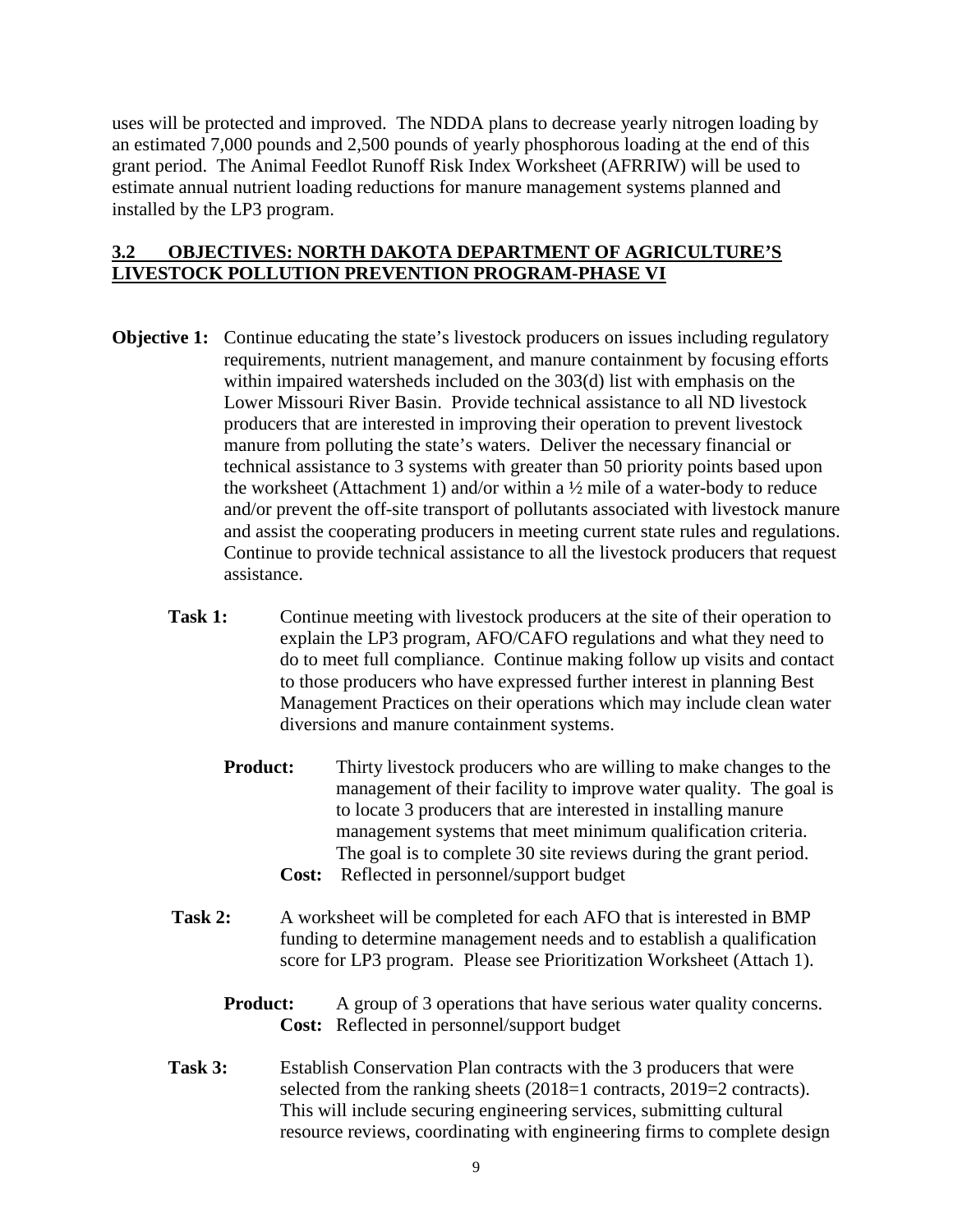and construction, coordinating bid process, and coordinating construction. This task includes working with NRCS to assist producers in securing EQIP contracts.

**Product:** Three manure containment system contracts, which will include Conservation Plans and Nutrient Management Plans. This product will include up to 1 installed manure containment system and 2 partial systems. The 319 LP3 grant will cost share 1 full containment system and 2 partial systems and EQIP will cost share 2 full containment system.

#### **Cost: \$219,350/400,000 319 Funding/EQIP Funding**

- **Task 4:** Coordinate with the cooperating producer and if necessary with the NDDH to conduct periodic operation and maintenance reviews of completed systems during Phase VI.
	- **Product:** 3 properly managed Manure Containment Systems (1 full and 2) partial) that will be kept in working order **Cost:** Reflected in personnel/support budget

#### **3.3 MILESTONE TABLE FOR LP3 SEE ATTACHMENT 2**

### **3.4 & 3.5 LEAD PROJECT SPONSOR –Appropriate Entity**

The North Dakota Department of Agriculture is the appropriate entity to coordinate and implement the Livestock Pollution Prevention Program because:

- The ND Dept. of Ag is a livestock friendly agency
- The ND Dept. of Ag is able to offer the program statewide
- The ND Dept. of Ag has a working relationship with the livestock producers
- The ND Dept. of Ag coordinator has seventeen years of extensive manure management system planning and installation experience
- The ND Dept. of Ag coordinator has seventeen years of managing state and federal programs
- The ND Dept. of Ag offers its services to all livestock producers

### **3.6 Operation and Maintenance Reviews**

- The Department of Agriculture will monitor construction agreements between contractors and participants.
- Specific waste management designs and parameters will be reviewed and approved by the NDDH.
- The ND Department of Agriculture will conduct inspections during construction, prior to cost share payments and periodically on completed projects to insure proper maintenance is being completed.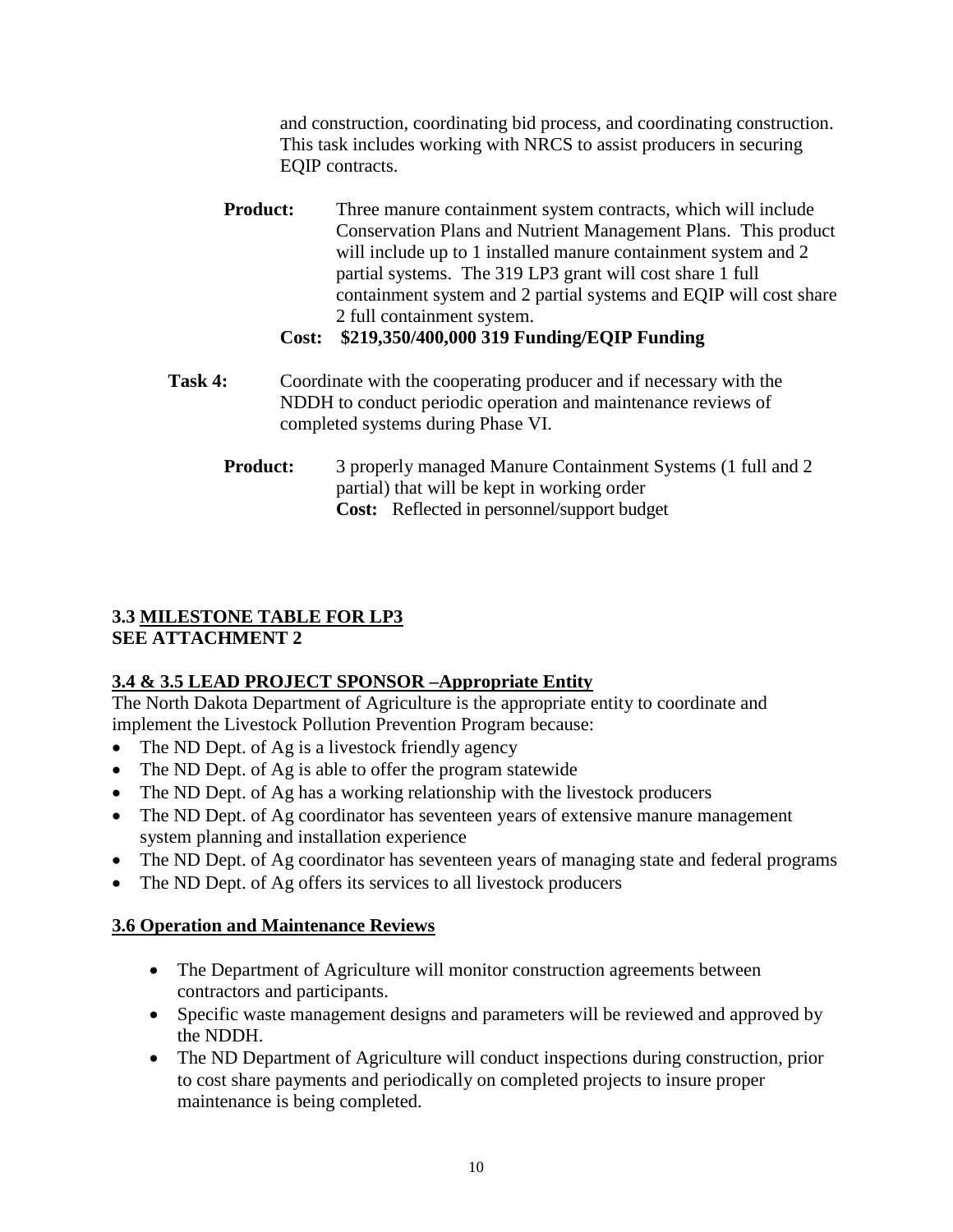#### **4.0 COORDINATION PLAN**

#### **4.1 Lead Project Sponsor**

#### North Dakota Department of Agriculture

NDDA is the lead project sponsor of the Livestock Pollution Prevention Program. Responsibilities include overall program and fiscal administration to implement all tasks. The NDDA will be responsible for monitoring the progression of tasks and submitting annual and final project reports to EPA through the NDDH.

#### **4.2 & 4.3 COOPERATING AGENCIES & ORGANIZATIONS**

#### North Dakota Department of Health

NDDH will be responsible for guidance in decision making throughout the life of the program. The NDDH will also be in charge of reviewing system designs and the overall facility permitting process.

#### Natural Resources Conservation Service

NRCS will provide additional technical assistance to accomplish water quality concerns along with the use of their financial assistance programs. They also will assist the LP3 Coordinator in identifying high priority operations. The NRCS will continue to provide LP3 participants with cost share assistance through the Environmental Quality Incentives Program (EQIP).

#### North Dakota State University Extension Service

NDSU Extension Service will provide educational services through the NDSU Nutrient Management Educational Support Program. The specialists will also provide additional technical assistance to LP3 participants. Finally, the specialist is included as a member of a NDSU Nutrient Management/Livestock Waste Advisory Team.

#### Best Management Practice Engineering Team

The BMP Team will provide the LP3 participants with engineering assistance statewide.

#### Soil Conservation Districts

SCDs will assist in providing LP3 with identification of interested producers and high priority operations in their county. These organizations are crucial for the implementation of tour and promoting the LP3 Program on a local level.

#### North Dakota Stockmen's Association Environmental Services Director

The ND Department of Agriculture has an agreement with the ND Stockmen's Association to coordinate an outreach to develop additional interest in the programs with livestock producers. The Stockmen's program focuses more on assisting feedlots and the LP3 program focuses more on assisting cow/calf operations. Both coordinators will offer technical and financial assistance.

#### 319 Watershed Projects

Most 319 Watershed Projects also provide financial and technical assistance to livestock producers within their designated watersheds. To prevent duplication of effort, the LP3 focuses its attention on livestock feeding areas outside the active 319 Watershed Projects in the lower Missouri Basin. In the event, a producer within an active watershed project requests assistance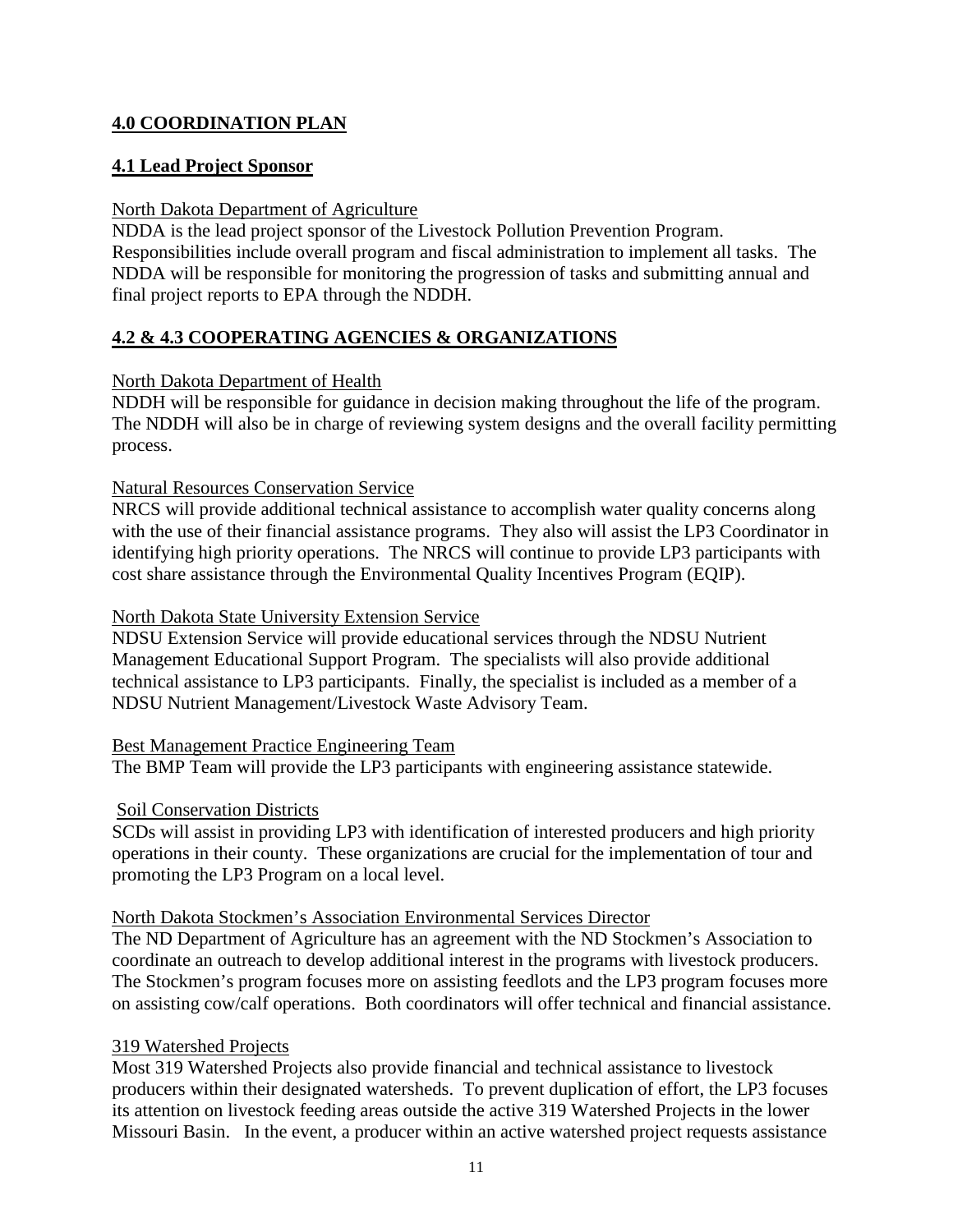from LP3, the LP3 coordinator contacts the local watershed coordinator and provides the request to them. If the local watershed coordinator asks for assistance with the request, the LP3 will provide financial and/or technical to the extent necessary.

### **4.4 COORDINATION OF THE PROGRAM**

LP3 will coordinate with cooperating agencies such as Stockmen's Association, NRCS, NDSU Extension's Manure Management Specialists and 319 watershed coordinators to promote and financially and technically assist with the installment of BMPs on livestock operations from a statewide perspective. One area of concentration for the program is assisting livestock facilities located outside watershed project areas where Section 319 funding is not available. The coordinator will refer interested producers to watershed coordinators when facility is located in their project area. The coordinator visits with other 319 coordinators periodically to ensure that efforts are not duplicated on respective facilities.

### **5.0 EVALUATION AND MONITORING PLAN**

The LP3 project will use the Animal Feedlot Runoff Risk Index Worksheet (Attachment 5) to estimate nitrogen and phosphorus load reductions resulting from the applied BMP. The estimated potential benefits of the installed manure management systems will be quantified with the worksheet and presented in the annual reports as estimated pollutant reductions.

#### **6.0 NORTH DAKOTA LIVESTOCK POLLUTION PREVENTION PROGRAM\_PHASE VI BUDGET**

ATTACHMENT 3 & 4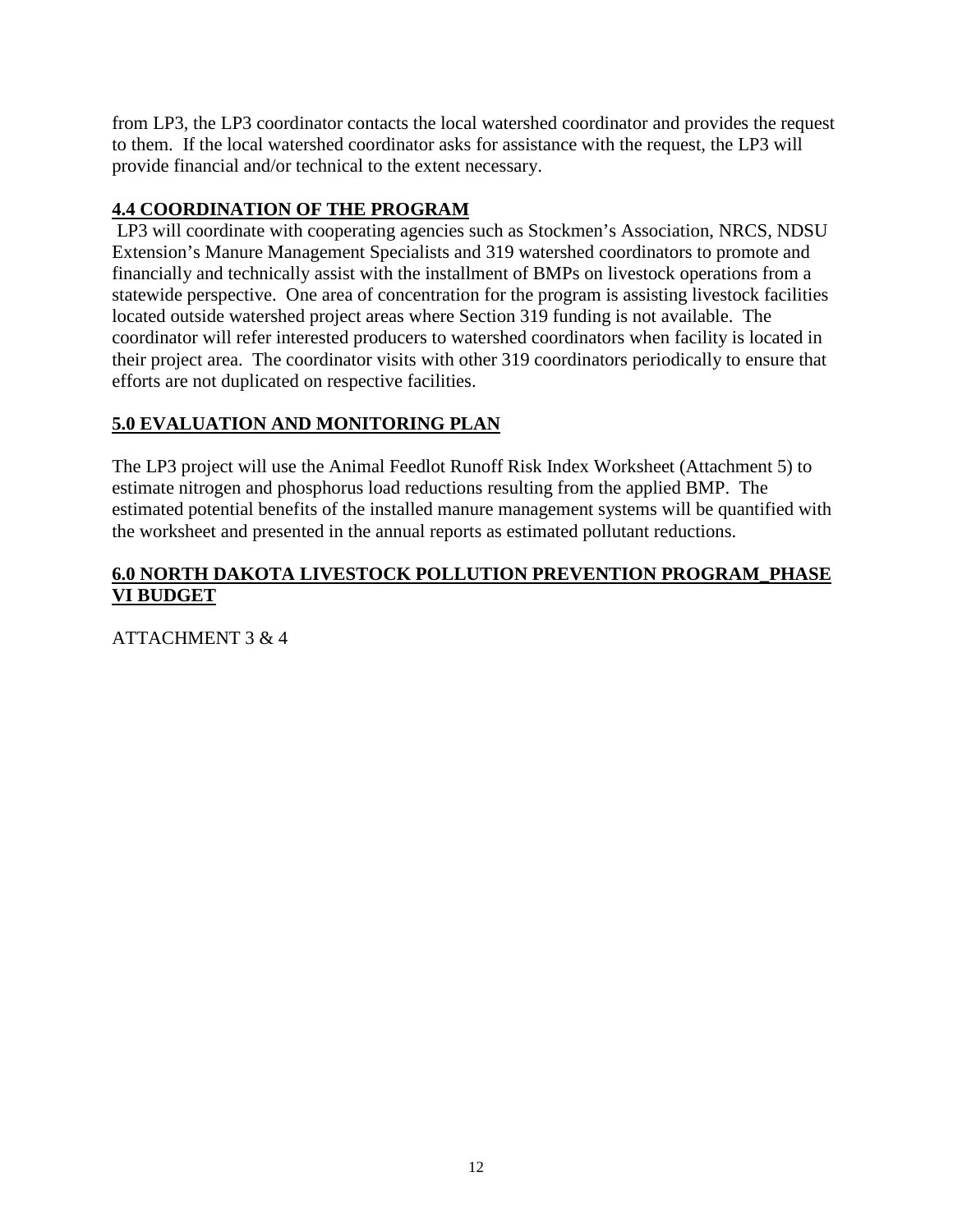## **LIVESTOCK CONCENTRATION AREA PRIORITIZATION WORKSHEET**

#### **Purpose**

The purpose of this worksheet is to provide a preliminary process for the evaluation of potential water quality impacts associated with livestock concentration and/or winter feeding areas with less than 1000 animal units (AU). Application of the worksheet should be limited to the evaluation/comparison of pollution potential between multiple facilities and/or the evaluation of individual facilities during the initial planning stages. Information and priority rankings included in the worksheet will not provide a definitive answer regarding ND Department of Health (NDDH) permit requirements. Instead, the information and priority rankings should only be used as a guide for the distribution of financial and technical assistance and/or the evaluation of a facility's potential water quality impacts. The final determination of the NDDH permit requirements for a facility will need to be addressed on a case-by case basis by NDDH personnel.

## **General Information**

Type of livestock (List all types):\_\_\_\_\_\_\_\_\_\_\_\_\_\_\_\_\_\_\_\_\_\_\_\_\_\_\_\_\_\_\_\_\_\_\_\_\_\_\_\_\_\_\_\_\_\_\_\_\_\_\_\_\_\_\_\_\_\_\_\_\_\_\_\_\_\_

Number of each livestock type:\_\_\_\_\_\_\_\_\_\_\_\_\_\_\_\_\_\_\_\_\_\_\_\_\_\_\_\_\_\_\_\_\_\_\_\_\_\_\_\_\_\_\_\_\_\_\_\_\_\_\_\_\_\_\_\_\_\_\_\_\_\_\_\_\_\_\_\_

Briefly describe the type of facility, including size of concentration area; time periods when livestock are present; manure management practices; feeding practices; water sources; etc.: \_\_\_\_\_\_\_\_\_\_\_\_\_\_\_\_\_\_\_\_\_\_\_\_\_\_\_\_\_\_\_\_\_\_\_\_\_

\_\_\_\_\_\_\_\_\_\_\_\_\_\_\_\_\_\_\_\_\_\_\_\_\_\_\_\_\_\_\_\_\_\_\_\_\_\_\_\_\_\_\_\_\_\_\_\_\_\_\_\_\_\_\_\_\_\_\_\_\_\_\_\_\_\_\_\_\_\_\_\_\_\_\_\_\_\_\_\_\_\_\_\_\_\_\_\_\_\_\_\_\_ \_\_\_\_\_\_\_\_\_\_\_\_\_\_\_\_\_\_\_\_\_\_\_\_\_\_\_\_\_\_\_\_\_\_\_\_\_\_\_\_\_\_\_\_\_\_\_\_\_\_\_\_\_\_\_\_\_\_\_\_\_\_\_\_\_\_\_\_\_\_\_\_\_\_\_\_\_\_\_\_\_\_\_\_\_\_\_\_\_\_\_\_\_

\_\_\_\_\_\_\_\_\_\_\_\_\_\_\_\_\_\_\_\_\_\_\_\_\_\_\_\_\_\_\_\_\_\_\_\_\_\_\_\_\_\_\_\_\_\_\_\_\_\_\_\_\_\_\_\_\_\_\_\_\_\_\_\_\_\_\_\_\_\_\_\_\_\_\_\_\_\_\_\_\_\_\_\_\_\_\_\_\_\_\_\_\_

\_\_\_\_\_\_\_\_\_\_\_\_\_\_\_\_\_\_\_\_\_\_\_\_\_\_\_\_\_\_\_\_\_\_\_\_\_\_\_\_\_\_\_\_\_\_\_\_\_\_\_\_\_\_\_\_\_\_\_\_\_\_\_\_\_\_\_\_\_\_\_\_\_\_\_\_\_\_\_\_\_\_\_\_\_\_\_\_\_\_\_\_\_

\_\_\_\_\_\_\_\_\_\_\_\_\_\_\_\_\_\_\_\_\_\_\_\_\_\_\_\_\_\_\_\_\_\_\_\_\_\_\_\_\_\_\_\_\_\_\_\_\_\_\_\_\_\_\_\_\_\_\_\_\_\_\_\_\_\_\_\_\_\_\_\_\_\_\_\_\_\_\_\_\_\_\_\_\_\_\_\_\_\_\_\_\_

\_\_\_\_\_\_\_\_\_\_\_\_\_\_\_\_\_\_\_\_\_\_\_\_\_\_\_\_\_\_\_\_\_\_\_\_\_\_\_\_\_\_\_\_\_\_\_\_\_\_\_\_\_\_\_\_\_\_\_\_\_\_\_\_\_\_\_\_\_\_\_\_\_\_\_\_\_\_\_\_\_\_\_\_\_\_\_\_\_\_\_\_\_

#### **Evaluation**

| <b>Evaluation</b><br><b>Ouestions</b>                                                                     | <b>Allowable</b><br><b>Points</b> | Actual<br><b>Points</b> |
|-----------------------------------------------------------------------------------------------------------|-----------------------------------|-------------------------|
| 1) Type of concentration/feeding facility.<br>Open lot (Does not include winter pastures)                 |                                   |                         |
| Total Confinement in a Building                                                                           |                                   |                         |
| 2) Peak number of animal units (AU) during the previous year. (Based<br>on attached federal definitions). |                                   |                         |
| 700 - 999 AU                                                                                              | 10                                |                         |
| 500 - 699 AU                                                                                              | 8                                 |                         |
| 200 - 499 AU                                                                                              |                                   |                         |
| $< 200 \text{ AU}$                                                                                        |                                   |                         |

\* Note: If the facility has over 1000 AU, a manure management system for the facility must be approved by the NDDH. In addition, facilities with over 1000 AU are not eligible for Section 319 financial or technical assistance.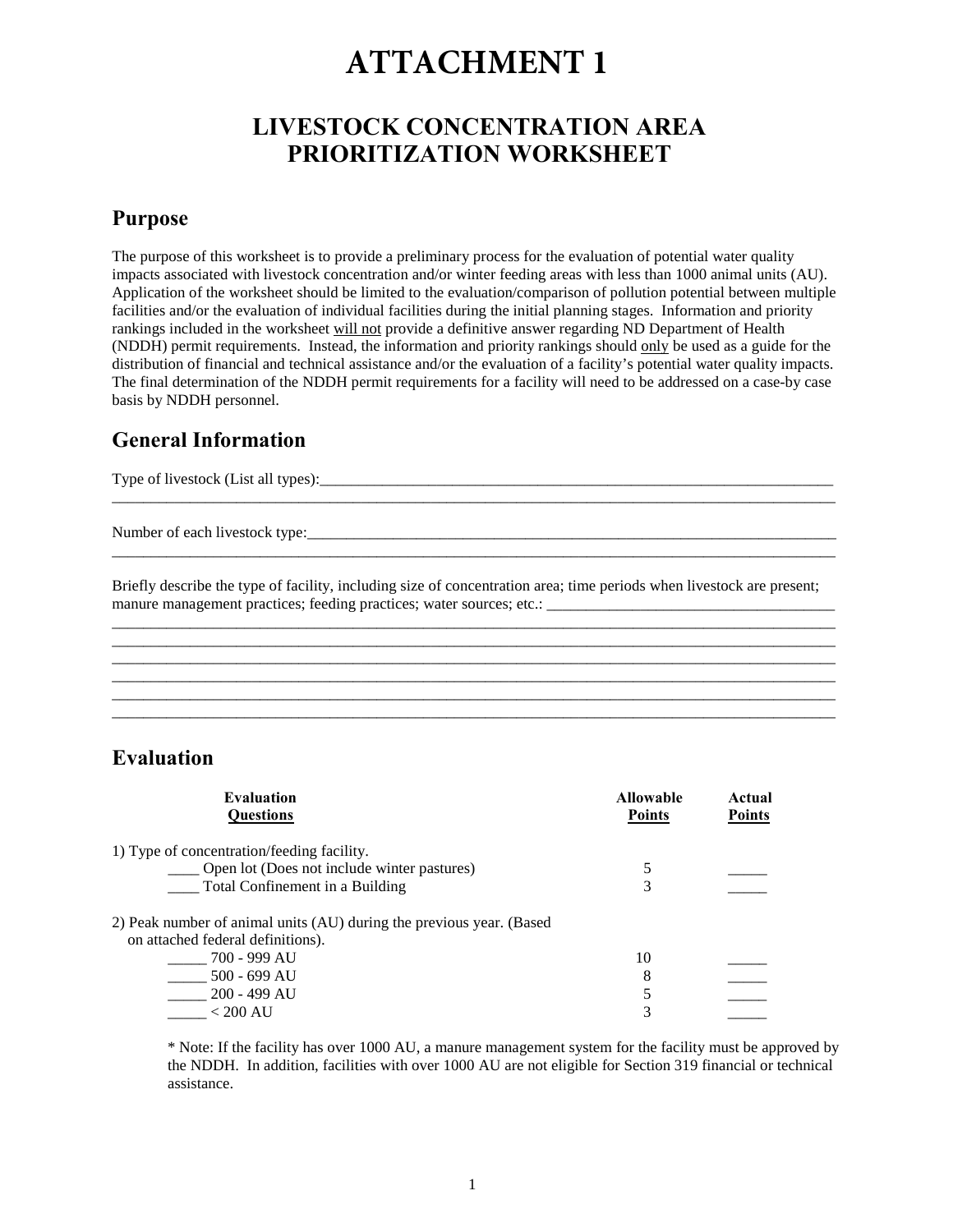| 3) Total months, during a calendar year, the number of AU's fed<br>and/or housed within the concentration area are greater than<br>25% of the peak concentrations indicated for question #2. |                |  |
|----------------------------------------------------------------------------------------------------------------------------------------------------------------------------------------------|----------------|--|
| $\frac{11-12}{2}$ months                                                                                                                                                                     | 10             |  |
| $\frac{8-10}{2}$ months                                                                                                                                                                      | 8              |  |
| $\frac{1}{2}$ 5-7 months                                                                                                                                                                     | 6              |  |
| $\frac{1}{2}$ < 5 months                                                                                                                                                                     | 4              |  |
| 4) Distance to the nearest "blue line" stream or other surface<br>waterbody, based on the USGS quadrangle maps.                                                                              |                |  |
| ______ Crosscut by or direct access to adjacent waterbody                                                                                                                                    | 15             |  |
| $\frac{1}{2}$ < $\frac{1}{4}$ mile                                                                                                                                                           | 10             |  |
| $\frac{1}{4}$ mile - ½ mile<br>$\frac{1}{2}$ mile - 1 mile                                                                                                                                   | 6<br>4         |  |
| $>1$ mile                                                                                                                                                                                    | $\overline{2}$ |  |
|                                                                                                                                                                                              |                |  |
| 5) Depth to aquifer or usable groundwater.                                                                                                                                                   |                |  |
| $\frac{1}{2}$ < 5 feet                                                                                                                                                                       | 15             |  |
| $\frac{1}{2}$ 5 - 15 feet                                                                                                                                                                    | 10             |  |
| $\frac{16 - 25 \text{ feet}}{25 - 16}$                                                                                                                                                       | 5              |  |
| 26 - 35 feet                                                                                                                                                                                 | $\overline{c}$ |  |
| $\frac{1}{2}$ > 35 feet                                                                                                                                                                      | $\theta$       |  |
| 6) Based on the county Soil Survey, permeability of the least<br>permeable soil layer overlying the aquifer or usable<br>groundwater. (If aquifer/groundwater depth is >35 feet, enter 0.)   |                |  |
| $\_\_\_\_\_\_$ > 2.0 inches/hour (e.g., sand)                                                                                                                                                | 12             |  |
| $\frac{1}{2}$ 0.60 - 2.0 inches/hour                                                                                                                                                         | 10             |  |
| $- 0.20 - 0.60$ inches/hour                                                                                                                                                                  | 5              |  |
| $\frac{1}{2}$ 0.06 - 0.20 inches/hour (e.g., heavy clay)                                                                                                                                     | 0              |  |
| 7) Total acreage above the concentration or feeding area that<br>drains through the facility.                                                                                                |                |  |
| $\_\_\_\$ > 25 acres                                                                                                                                                                         | 10             |  |
| $10 - 25$ acres                                                                                                                                                                              | 5              |  |
| 5 - 10 acres                                                                                                                                                                                 | $\overline{2}$ |  |
| $<$ 5 acres                                                                                                                                                                                  | $\mathbf{1}$   |  |
| 8) General topography between the facility and nearest surface<br>waterbody.                                                                                                                 |                |  |
| _____ Direct access to the waterbody                                                                                                                                                         | 15             |  |
| $\frac{1}{2}$ Slopes > 4% and/or well defined drainage                                                                                                                                       | 10             |  |
| $\leq$ Slopes < 4% and/or poorly defined drainage                                                                                                                                            | 1              |  |
|                                                                                                                                                                                              |                |  |

TOTAL SCORE\_\_\_\_\_\_\_\_\_\_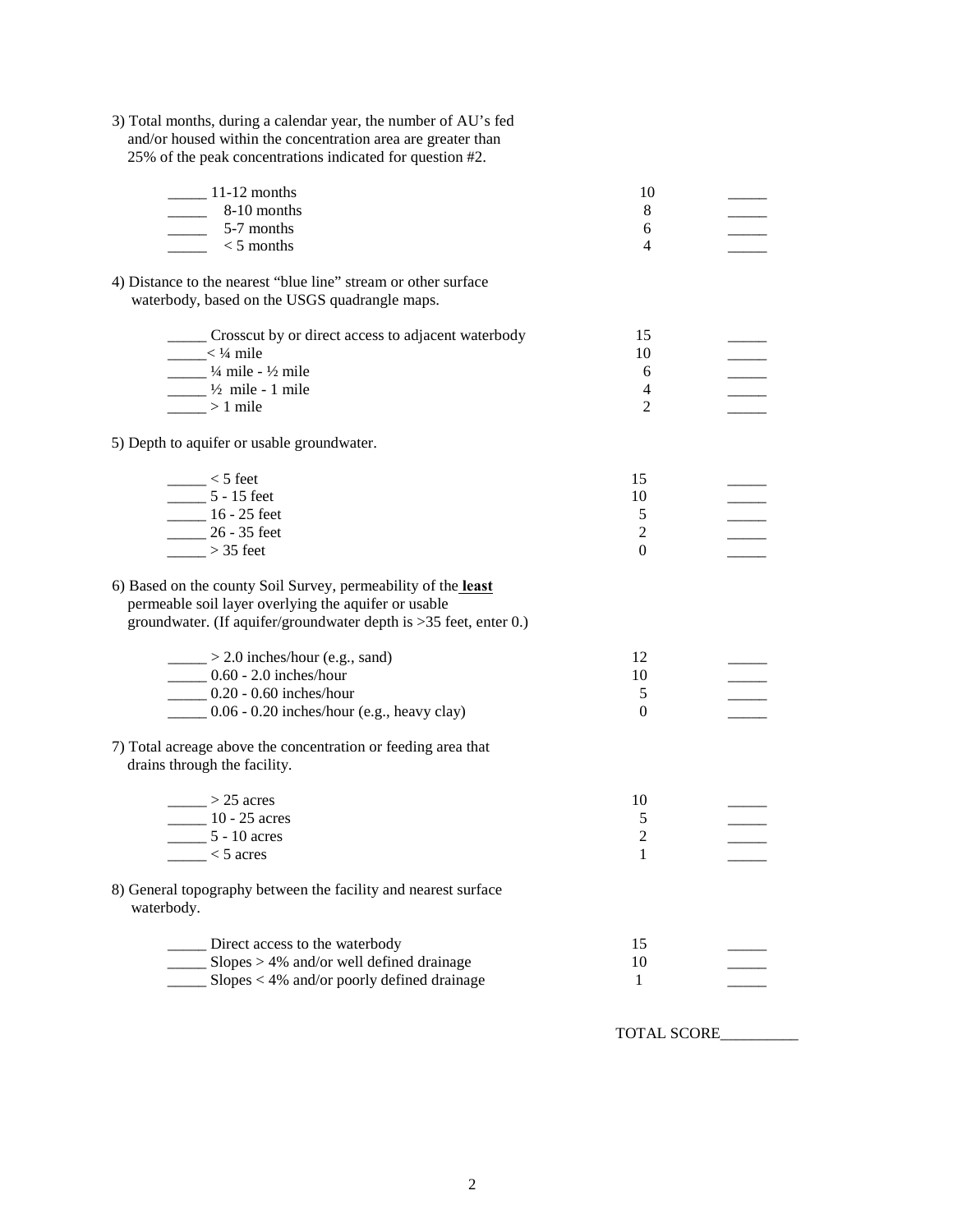## **Facility Priority Ranking**

The maximum allowable points for a facility cannot exceed 92. Specific priority rankings for a facility can be based on the actual score or the percent of the maximum score. Percent Maximum scores are determined by dividing the "Actual Score" by the "Maximum Allowable Points."

1) Total Actual Score / Maximum Allowable Points = Percent Maximum Score\_\_\_\_\_\_\_%

\_\_\_\_\_\_\_\_ / \_\_\_\_\_\_\_\_ = \_\_\_\_\_\_\_\_\_%

2) The range of "Actual Scores" and "Percent Maximum Scores" for determining the facility's priority ranking are as follows:

\_\_\_\_\_\_\_\_\_\_\_\_\_\_\_\_\_\_\_\_\_\_\_\_\_\_\_\_\_\_\_\_\_\_\_\_\_\_\_\_\_\_\_\_\_\_\_\_\_\_\_\_\_\_\_\_\_\_\_\_\_\_\_\_\_\_\_\_\_\_\_\_\_\_\_\_\_\_\_\_\_\_\_\_\_\_\_\_\_\_\_\_\_ \_\_\_\_\_\_\_\_\_\_\_\_\_\_\_\_\_\_\_\_\_\_\_\_\_\_\_\_\_\_\_\_\_\_\_\_\_\_\_\_\_\_\_\_\_\_\_\_\_\_\_\_\_\_\_\_\_\_\_\_\_\_\_\_\_\_\_\_\_\_\_\_\_\_\_\_\_\_\_\_\_\_\_\_\_\_\_\_\_\_\_\_\_ \_\_\_\_\_\_\_\_\_\_\_\_\_\_\_\_\_\_\_\_\_\_\_\_\_\_\_\_\_\_\_\_\_\_\_\_\_\_\_\_\_\_\_\_\_\_\_\_\_\_\_\_\_\_\_\_\_\_\_\_\_\_\_\_\_\_\_\_\_\_\_\_\_\_\_\_\_\_\_\_\_\_\_\_\_\_\_\_\_\_\_\_\_ \_\_\_\_\_\_\_\_\_\_\_\_\_\_\_\_\_\_\_\_\_\_\_\_\_\_\_\_\_\_\_\_\_\_\_\_\_\_\_\_\_\_\_\_\_\_\_\_\_\_\_\_\_\_\_\_\_\_\_\_\_\_\_\_\_\_\_\_\_\_\_\_\_\_\_\_\_\_\_\_\_\_\_\_\_\_\_\_\_\_\_\_\_

\_\_\_\_\_\_\_\_\_\_\_\_\_\_\_\_\_\_\_\_\_\_\_\_\_\_\_\_\_\_\_\_\_\_\_\_\_\_\_\_\_\_\_\_\_\_\_\_\_\_\_\_\_\_\_\_\_\_\_\_\_\_\_\_\_\_\_\_\_\_\_\_\_\_\_\_\_\_\_\_\_\_\_\_\_\_\_\_\_\_\_\_\_ \_\_\_\_\_\_\_\_\_\_\_\_\_\_\_\_\_\_\_\_\_\_\_\_\_\_\_\_\_\_\_\_\_\_\_\_\_\_\_\_\_\_\_\_\_\_\_\_\_\_\_\_\_\_\_\_\_\_\_\_\_\_\_\_\_\_\_\_\_\_\_\_\_\_\_\_\_\_\_\_\_\_\_\_\_\_\_\_\_\_\_\_\_ \_\_\_\_\_\_\_\_\_\_\_\_\_\_\_\_\_\_\_\_\_\_\_\_\_\_\_\_\_\_\_\_\_\_\_\_\_\_\_\_\_\_\_\_\_\_\_\_\_\_\_\_\_\_\_\_\_\_\_\_\_\_\_\_\_\_\_\_\_\_\_\_\_\_\_\_\_\_\_\_\_\_\_\_\_\_\_\_\_\_\_\_\_

| Priority             | <b>Actual Score</b> | <b>Maximum Score</b> |  |  |  |  |
|----------------------|---------------------|----------------------|--|--|--|--|
| <b>High Priority</b> | $55 - 92$           | $>60\%$              |  |  |  |  |
| Medium Priority      | $37 - 54$           | $40\% - 59\%$        |  |  |  |  |
| Low Priority         | 14 - 36             | $<$ 40%              |  |  |  |  |

Priority Ranking:\_\_\_\_\_\_\_\_\_\_\_\_\_

#### **Comments & Recommended Solutions:**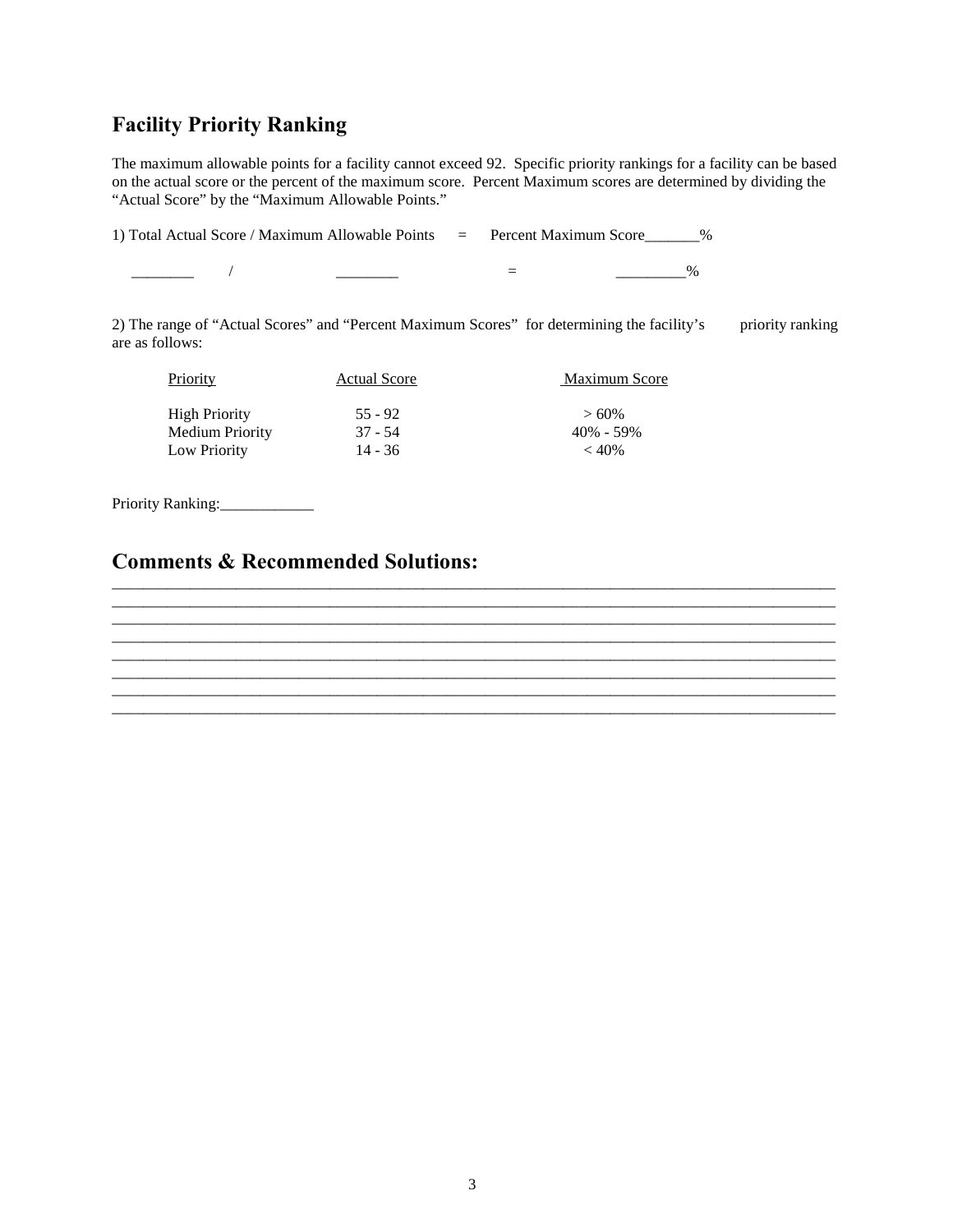#### **FEDERAL ANIMAL UNIT DEFINITIONS**

| <b>Animal Type</b>               | <b>Animal Unit Equivalent</b> |
|----------------------------------|-------------------------------|
| Beef Cattle & Heifers or Buffalo | 1.0                           |
| <b>Feeder Cattle</b>             | 1.0                           |
| Lactating/Dry Dairy Cattle       | 1.43                          |
| Swine $(> 55$ lbs.)              | 0.40                          |
| Swine $(< 55$ lbs.)              | 0.10                          |
| Turkeys                          | 0.0182                        |
| Chickens                         | 0.01                          |
| Horses                           | 2.0                           |
| Sheep or Lambs                   | 0.10                          |
| Ducks                            | 0.20                          |

The total number of animal units (AU) is determined by multiplying the number of "head" by the "animal unit equivalent" for that animal type. For example, (800 Dairy Cattle) x (1.43) = 1,144 AU or (50,000 Turkeys) x (  $(0.0182) = 910 \text{ AU}$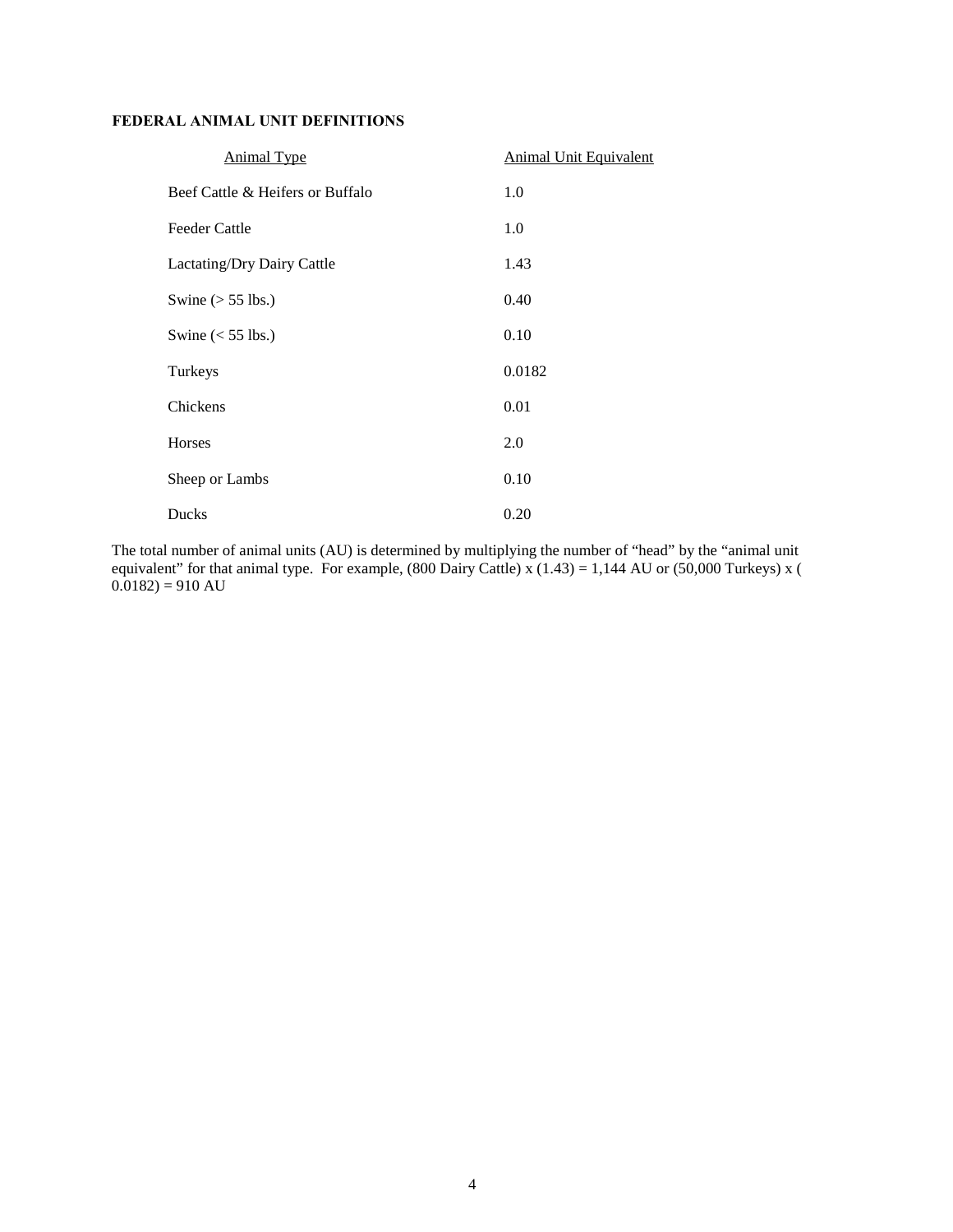|                                | MILESTONE TABLE FOR THE NORTH DAKOTA LIVESTOCK POLLUTION PREVENTION PROGRAM-Phase VI |                     |               |               |    |  |  |
|--------------------------------|--------------------------------------------------------------------------------------|---------------------|---------------|---------------|----|--|--|
| <b>TASK/RESPONSIBLE</b>        |                                                                                      |                     |               |               |    |  |  |
| <b>ORGANIZATION</b>            | <b>OUTPUT</b>                                                                        | <b>QUANTITY</b>     | <b>YEAR 1</b> | <b>YEAR 2</b> |    |  |  |
| Task 1                         |                                                                                      |                     |               |               |    |  |  |
| Educate and provide            |                                                                                      |                     |               |               |    |  |  |
| technical assistance to        |                                                                                      |                     |               |               |    |  |  |
| interested producers           |                                                                                      |                     |               |               |    |  |  |
| Group 1,6,9                    | 30 producers informed about LP3                                                      | 30                  |               | 15            | 15 |  |  |
| Task 2                         |                                                                                      |                     |               |               |    |  |  |
| Evaluate and prioritize        | A group of 3 prioritized facilities that are                                         |                     |               |               |    |  |  |
| ranking sheet results          | interested in installing manure                                                      |                     |               |               |    |  |  |
| Group 1,2,3,5,6                | management practices                                                                 | 2 partial /1 full   | 1 full        | 2 partial     |    |  |  |
| Task 5                         |                                                                                      |                     |               |               |    |  |  |
| <b>Establish Concservation</b> |                                                                                      |                     |               |               |    |  |  |
| Plans                          |                                                                                      |                     |               |               |    |  |  |
| Group 1,2,3,5,6,8              | 3 installed manure management systems                                                | 2 partial /1 full   | 1 full        | 2 partial     |    |  |  |
| Task 6                         |                                                                                      |                     |               |               |    |  |  |
| Conduct annual reviews on      |                                                                                      |                     |               |               |    |  |  |
| installed systems              |                                                                                      |                     |               |               |    |  |  |
| Group 1,2,3                    | 10 properly managed systems                                                          | 2 partial /1 full   | 1 full        | 2 partial     |    |  |  |
|                                | <b>COOPERATING ORGANIZATIONS OR AGENCIES</b>                                         |                     |               |               |    |  |  |
| Group 1=                       | North Dakota Department of Ag                                                        |                     |               |               |    |  |  |
| Group 2=                       | North Dakota Department of Health                                                    |                     |               |               |    |  |  |
|                                |                                                                                      |                     |               |               |    |  |  |
| Group 3=                       | <b>Natural Resources Conservation Service</b>                                        |                     |               |               |    |  |  |
|                                | North Dakota State University Extension                                              |                     |               |               |    |  |  |
| Group 4=                       | Service                                                                              |                     |               |               |    |  |  |
|                                | <b>Best Management Practice Engineering</b>                                          |                     |               |               |    |  |  |
| Group 5=                       | Team                                                                                 |                     |               |               |    |  |  |
| Group 6=                       | <b>Soil Conservation Districts</b>                                                   |                     |               |               |    |  |  |
| Group 7=                       | <b>Watershed Projects</b>                                                            |                     |               |               |    |  |  |
| <b>Group 8=</b>                | <b>State Historical Society</b>                                                      |                     |               |               |    |  |  |
| Group 9=                       | ND Stockmen's Association                                                            |                     |               |               |    |  |  |
|                                |                                                                                      | <b>ATTACHMENT 2</b> |               |               |    |  |  |
|                                |                                                                                      |                     |               |               |    |  |  |
|                                |                                                                                      |                     |               |               |    |  |  |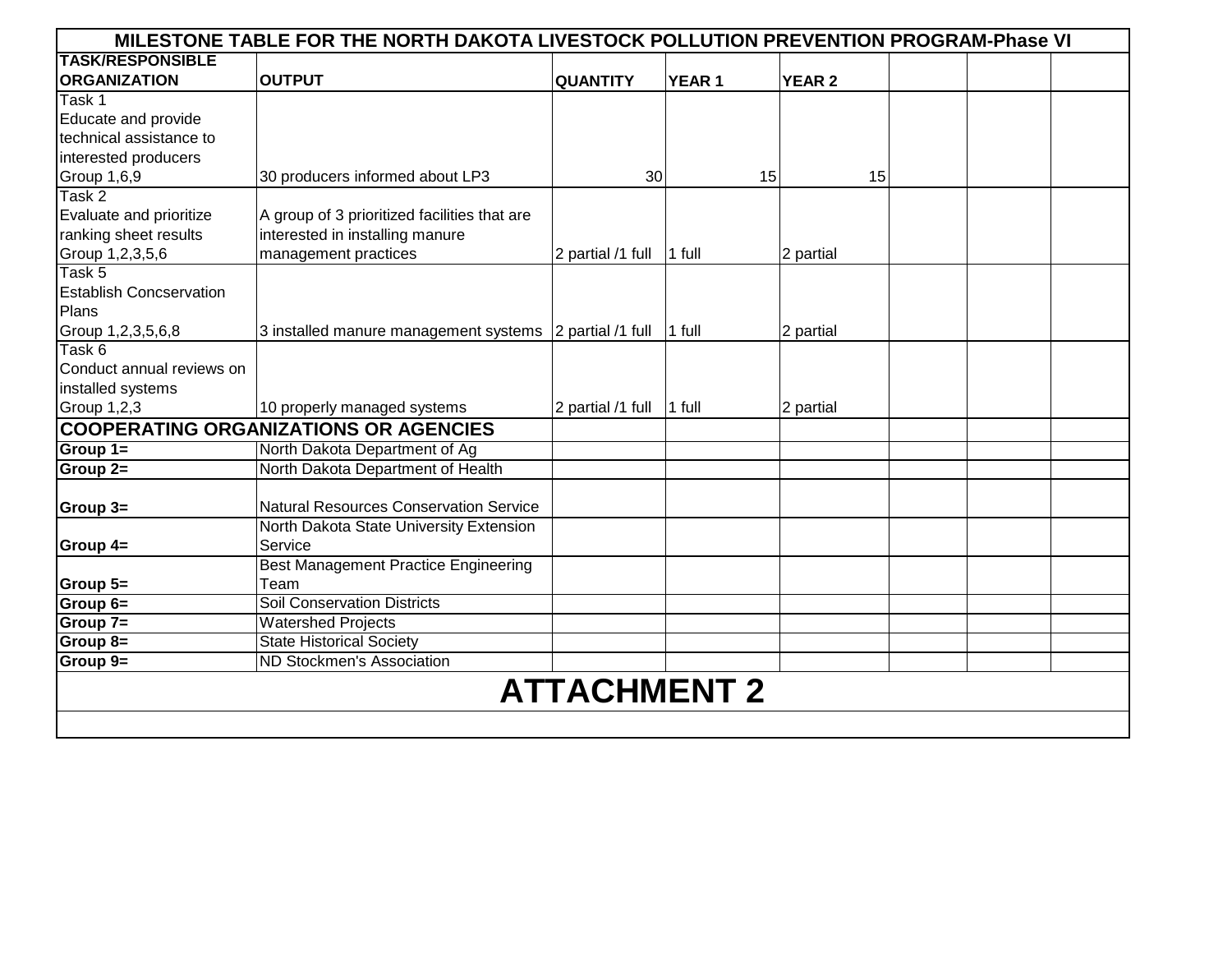#### **BUDGET TABLE I FY 18 LIVESTOCK POLLUTION PREVENTION PROGRAM PHASE VI**

| <b>PART 1: FUNDING SOURCES</b> | 2018       | 2019       | Total |         |  |
|--------------------------------|------------|------------|-------|---------|--|
| <b>EPA SECTION 319 FUNDS</b>   |            |            |       |         |  |
| 1) FY 18 Funds                 | 237.650 \$ | 112.350 \$ |       | 350.000 |  |
| Subtotals                      | 237.650    | 112.350    |       | 350.000 |  |

#### **STATE/LOCAL MATCH**

| 1) ND Dept. of Agriculture- |               |    |         |    |         |
|-----------------------------|---------------|----|---------|----|---------|
| Assisting Employee Inkind   |               |    |         |    |         |
| Match                       |               |    |         | \$ |         |
| 2) ND State Water Commision |               |    |         |    |         |
| <b>Funds</b>                | \$<br>20,000  | \$ | 17,100  | \$ | 37,100  |
| 3) ND State ERP Funds       | \$<br>25,000  | S  | 25,000  | \$ | 50,000  |
| 4) Livestock Producers-FA   | \$<br>116,666 | \$ | 29,567  | \$ | 146,233 |
| 5) Livestock Producers-BMP  |               |    |         |    |         |
| <b>Inkind</b>               |               |    |         | \$ |         |
| Subtotals                   | \$<br>161,666 | \$ | 71,667  | \$ | 233,333 |
| <b>Total Budget</b>         | \$<br>399,316 | \$ | 184,017 | S  | 583,333 |
| <b>OTHER FEDERAL FUNDS</b>  |               |    |         |    |         |
| 1) NRCS EQIP Funds          | \$<br>200,000 | \$ | 200,000 | \$ | 400,000 |
| Subtotals                   | \$<br>200,000 | \$ | 200,000 | \$ | 400.000 |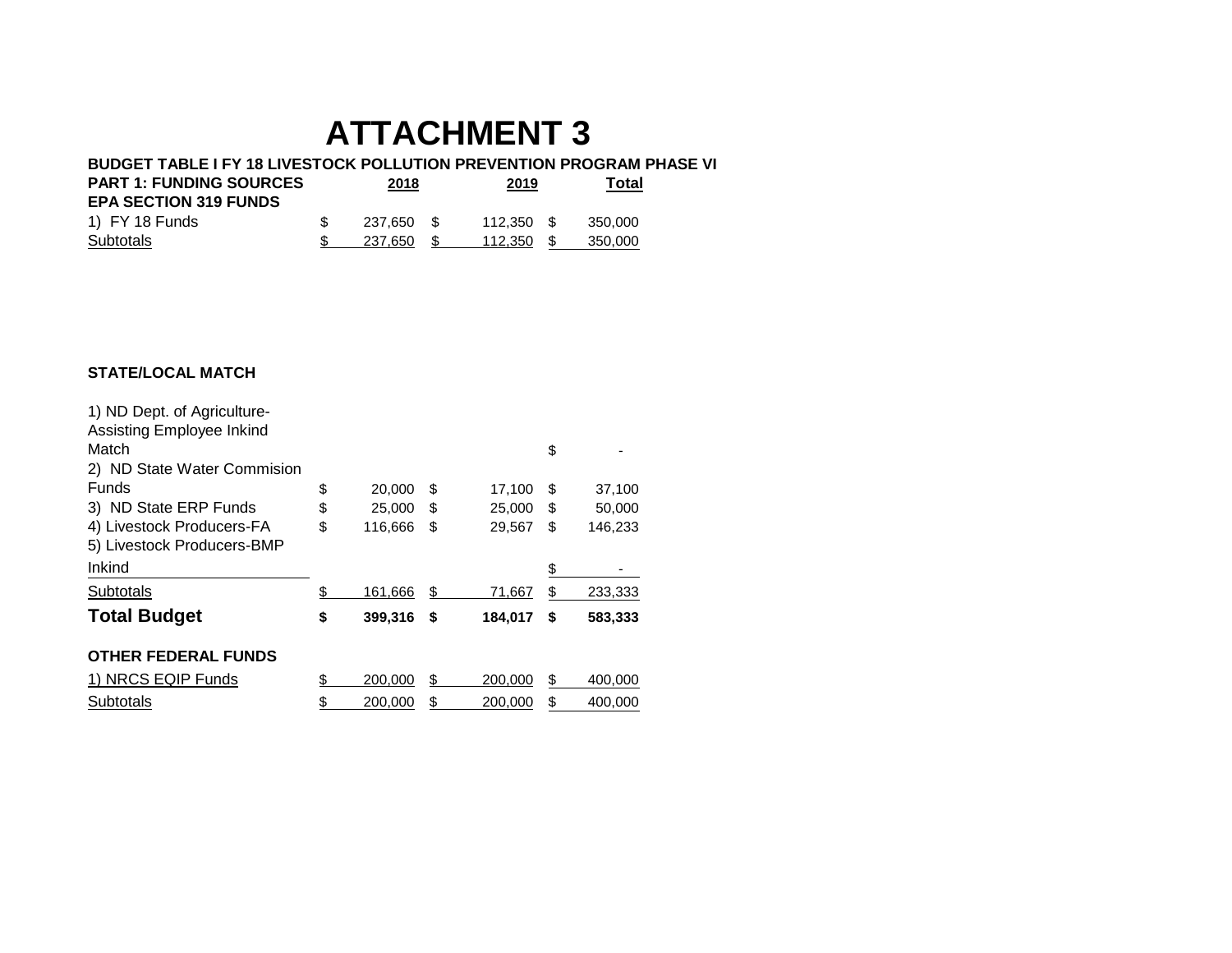| Section 319/Non-Federal Budget |    | 2018           |    | 2019 TOTAL |    |         | <b>Inkind/Cash Match</b> | 319 Funds |         |
|--------------------------------|----|----------------|----|------------|----|---------|--------------------------|-----------|---------|
| PERSONNEL/SUPPORT***           |    |                |    |            |    |         |                          |           |         |
| 1. Salaries*                   | \$ | 31.150         | S  | 34.600     | -S | 65,750  |                          | \$        | 65,750  |
| 2. Fringe Benefits             | \$ | 16,500         | \$ | 17,500     | -S | 34,000  |                          | \$        | 34,000  |
| 3. Travel                      | \$ | 9,000          | S  | $9,500$ \$ |    | 18,500  |                          | \$        | 18,500  |
| 4. Supplies                    | \$ | 1,200          | S  | $1,300$ \$ |    | 2,500   |                          | \$        | 2,500   |
| 5. Rent/Utilities              | \$ | $\blacksquare$ | \$ |            |    |         |                          |           |         |
| 5. Telephone/Postage           | \$ | 4,500          | S  | 4,750      | S  | 9,250   |                          | \$        | 9,250   |
| 6. Equipment**                 |    |                |    |            |    |         |                          |           |         |
| 7. Other***                    | \$ | 300            | S  | 350        |    | 650     |                          | \$        | 650     |
| 8. Inkind****                  | S. | 41,767         | S. | 45,333     |    | 87,100  | 87,100<br>S              |           |         |
| <b>Subtotal</b>                |    | \$104.417      | S  | 113,333    | S  | 217,750 | 87,100<br>- \$           | S         | 130,650 |

**\*Salary is supplemented by State funding** 

**\*\*Equipment expenses may include such items as field equipment**

**\*\*\*Other expenses may include dues, fees, and ect**

**\*\*\*\*Inkind match is generated by expended state funds,fellow assisting employee time/salary and BMP inkind match**

#### **BEST MANAGEMENT PRACTICES**

| Systems<br><b>Subtotal</b> | 291,666<br>\$ 291,666 | 73.917<br>73,917 | 365,583<br>365.583 | 146,233<br>146,233 |      | 219,350<br>219,350 |
|----------------------------|-----------------------|------------------|--------------------|--------------------|------|--------------------|
| <b>Total</b>               | \$396,083             | \$73,917         | 583.333            | 233,333            | - \$ | 350,000            |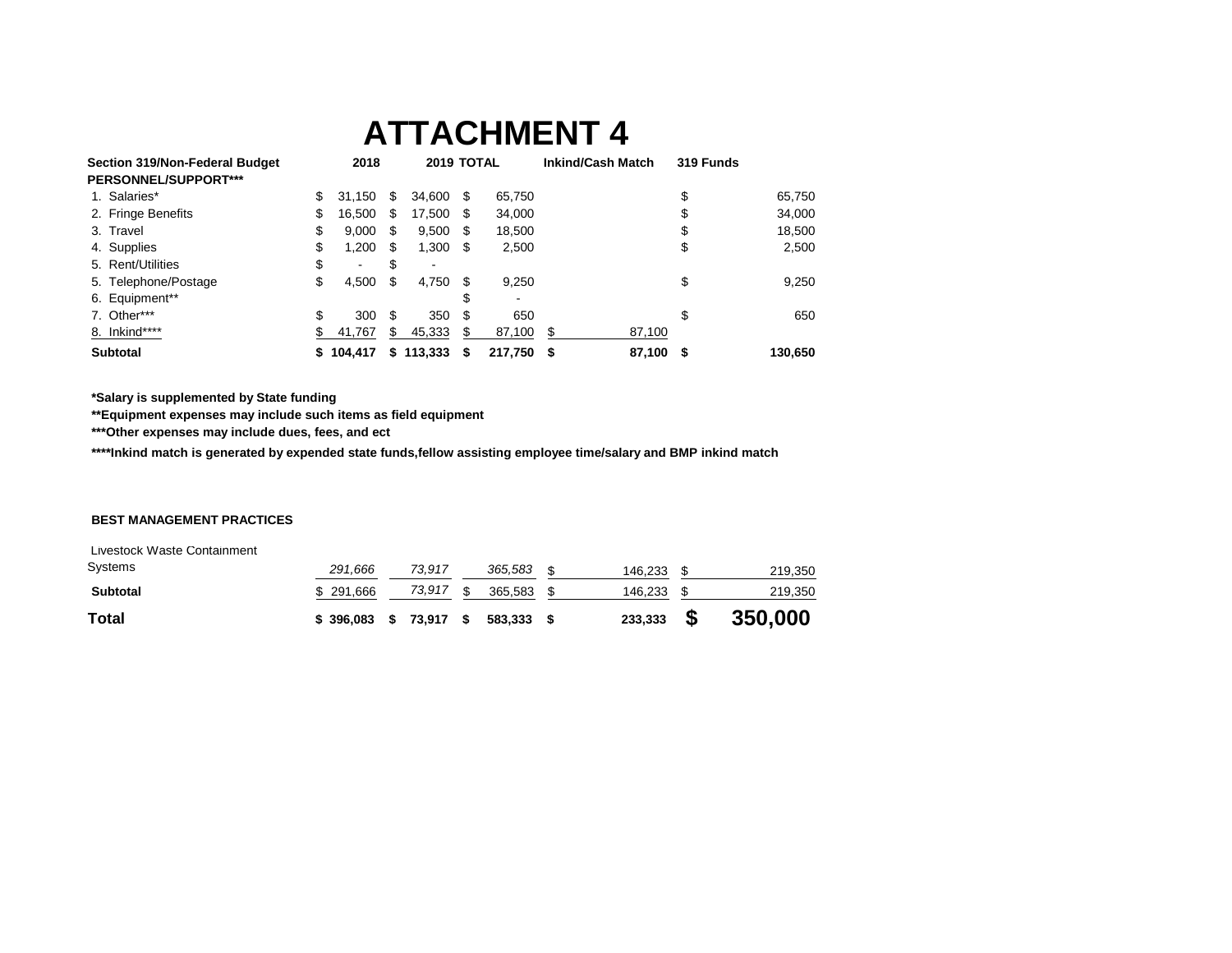### **\*North Dakota Animal Feedlot Runoff Risk Index Worksheet**

| <b>Landowner:</b> |  |
|-------------------|--|
| <b>Location:</b>  |  |
| <b>Planner:</b>   |  |
| Date:             |  |

**Planner:** #N/A **Precipitation: HUC: Weather Station:** 

| <b>Lot Description:</b>                             |               |                             |               |              |  |
|-----------------------------------------------------|---------------|-----------------------------|---------------|--------------|--|
| <b>Planning Scenario:</b>                           | <b>Before</b> | <b>After</b>                | <b>Before</b> | <b>After</b> |  |
| Lot Size (Sq. Ft.):                                 |               |                             |               |              |  |
| <b>Surface Type:</b>                                |               |                             |               |              |  |
| <b>Animal Type:</b>                                 |               |                             |               |              |  |
| <b>No. of Animals:</b>                              |               |                             |               |              |  |
| <b>Avg. Weight:</b>                                 |               |                             |               |              |  |
| <b>Days Confined:</b>                               |               |                             |               |              |  |
| Sq.Ft./Animal:                                      |               |                             |               |              |  |
| <b>Feedlot Features</b>                             |               |                             |               |              |  |
| <b>Runoff Containment</b>                           |               |                             |               |              |  |
| <b>Distance to Water</b>                            |               |                             |               |              |  |
| % Slope                                             |               |                             |               |              |  |
| <b>Vegetation</b>                                   |               |                             |               |              |  |
| <b>Clean H<sub>2</sub>0 Diversion</b>               |               |                             |               |              |  |
|                                                     |               | <b>Index and Risk Level</b> |               |              |  |
| Index:                                              |               |                             |               |              |  |
| <b>Risk Level:</b>                                  |               |                             |               |              |  |
| <b>Manure Management and Conservation Practices</b> |               |                             |               |              |  |
| <b>Haul/Scrape Frequency</b>                        |               |                             |               |              |  |
| <b>Practices to be</b>                              |               |                             |               |              |  |
| <i>implemented</i>                                  |               |                             |               |              |  |
|                                                     |               |                             |               |              |  |
| <b>Loading Calculations</b>                         |               |                             |               |              |  |
| <b>Fresh Manure (tons)</b>                          |               |                             |               |              |  |
| <b>Total N Available (lbs)</b>                      |               |                             |               |              |  |
| <b>Total P Available (lbs)</b>                      |               |                             |               |              |  |
| <b>Total BOD</b> <sub>5</sub> Available (lbs)       |               |                             |               |              |  |
| <b>Precipitation Factor</b>                         |               |                             |               |              |  |
| <b>Lot Surface Factor</b>                           |               |                             |               |              |  |
| <b>Risk Factor</b>                                  |               |                             |               |              |  |
| <b>Total N Loading (lbs)</b>                        |               |                             |               |              |  |
| <b>Total P Loading (lbs)</b>                        |               |                             |               |              |  |
| <b>Total BOD<sub>5</sub></b> Loading (lbs)          |               |                             |               |              |  |

\*Modified from Utah to fit North Dakota. Individual high risk features should be evaluated and conservation practices applied where possible. All runoff from a 25-year, 24-hour storm event must be contained on the lot.

#### **Practices that might be implemented:**

 Move Lot Regrade Lot **Build Storage** Increase Storage Install Dike **Install Diversion** Roof Runoff System

**Increase Sq.Ft./Animal Change Hauling Frequency Install Filter Strip**